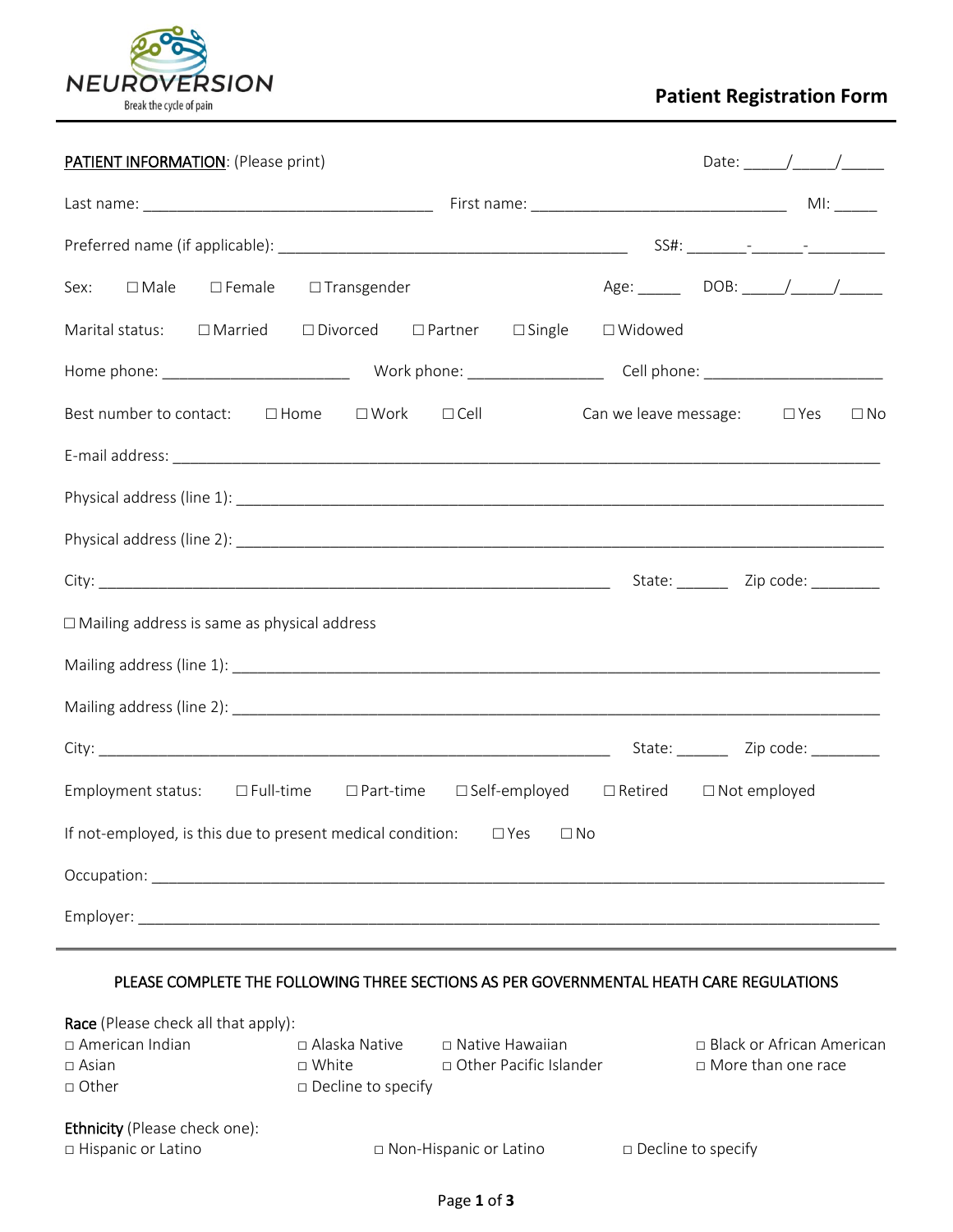| Preferred language:<br>□ English                          | $\square$ Spanish | □ Other                                                                                                        |
|-----------------------------------------------------------|-------------------|----------------------------------------------------------------------------------------------------------------|
| Do you require an interpreter: $\Box$ Yes                 | $\square$ No      |                                                                                                                |
| <b>HEALTH CARE PROVIDERS:</b>                             |                   |                                                                                                                |
|                                                           |                   | Phone number: ________________________                                                                         |
|                                                           |                   |                                                                                                                |
|                                                           |                   | Phone number: _______________________                                                                          |
|                                                           |                   |                                                                                                                |
| <b>INSURANCE INFORMATION:</b>                             |                   |                                                                                                                |
|                                                           |                   | Primary insurance: __________________________________  ID #: ____________________ Group #: ___________________ |
|                                                           |                   |                                                                                                                |
|                                                           |                   |                                                                                                                |
|                                                           |                   |                                                                                                                |
|                                                           |                   | Secondary insurance: _______________________________    ID #: ___________________ Group #: ___________________ |
|                                                           |                   | Phone number: _______________________                                                                          |
|                                                           |                   |                                                                                                                |
|                                                           |                   |                                                                                                                |
| Is this visit related to an accident:                     | $\Box$ No         | $\Box$ Yes, workers compensation $\Box$ Yes, auto accident<br>□ Yes, other                                     |
| If YES, the following information must be provided:       |                   |                                                                                                                |
| Is there an open claim related to this? $\square$ Yes     | $\Box$ No         |                                                                                                                |
|                                                           |                   |                                                                                                                |
|                                                           |                   |                                                                                                                |
| Adjuster's phone number: ________________________________ |                   |                                                                                                                |
|                                                           |                   |                                                                                                                |
| <b>PHARMACY INFORMATION:</b>                              |                   |                                                                                                                |
|                                                           |                   |                                                                                                                |
|                                                           |                   |                                                                                                                |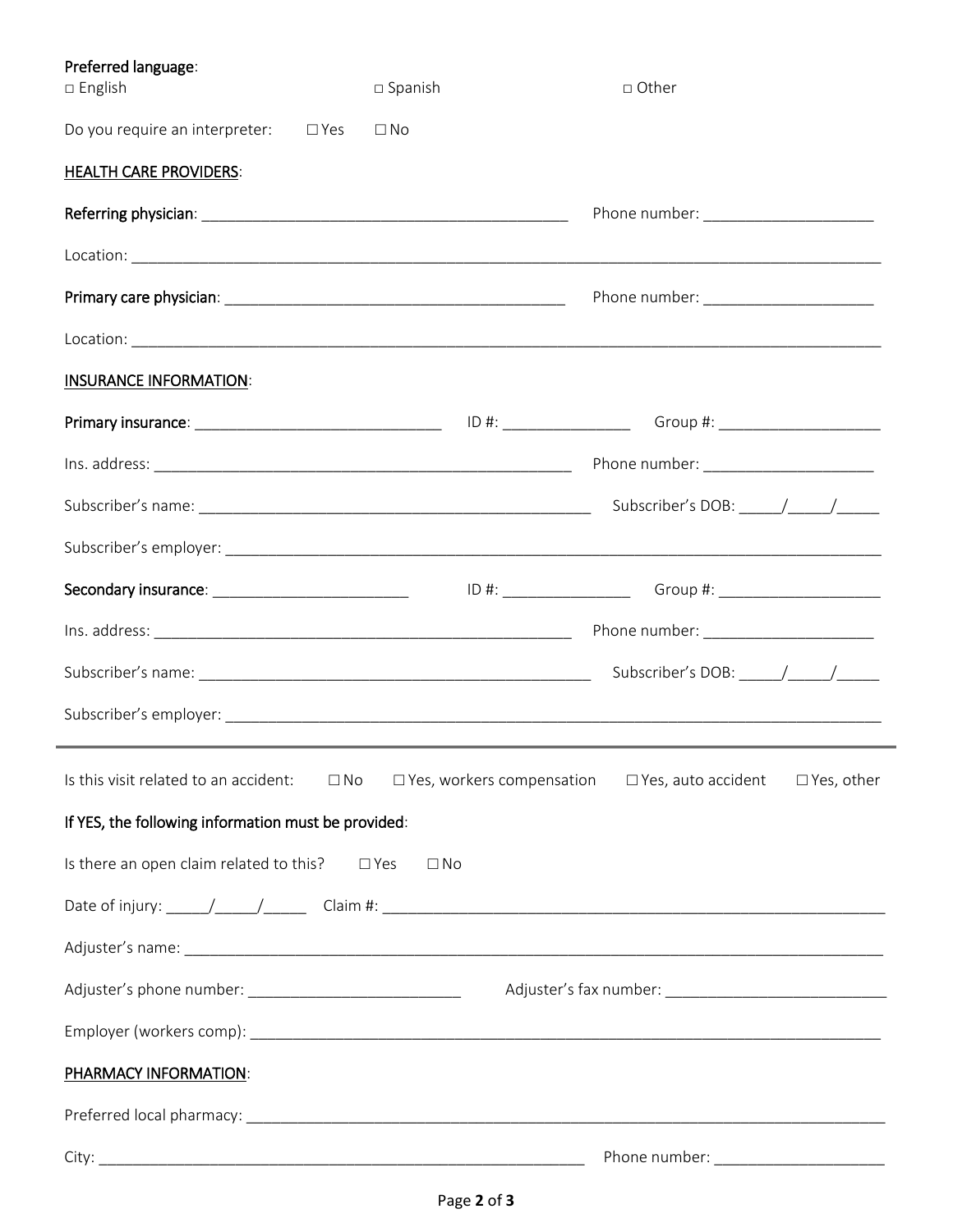### EMERGENCY CONTACT INFORMATION:

| Home phone: the contract of the contract of the contract of the contract of the contract of the contract of the contract of the contract of the contract of the contract of the contract of the contract of the contract of th | Work phone: North More and More and More and More and More and More and More and More and More and More and Mo | Cell phone: _________________________ |  |  |  |  |  |  |  |
|--------------------------------------------------------------------------------------------------------------------------------------------------------------------------------------------------------------------------------|----------------------------------------------------------------------------------------------------------------|---------------------------------------|--|--|--|--|--|--|--|
| HOW DID YOU HEAR ABOUT OUR CLINIC?                                                                                                                                                                                             |                                                                                                                |                                       |  |  |  |  |  |  |  |
| $\Box$ Referring doctor<br>□ Newspaper                                                                                                                                                                                         | $\Box$ Friend<br>$\Box$ Internet                                                                               | $\sqcap$ Self<br>□ Other              |  |  |  |  |  |  |  |

# INSURANCE AUTHORIZATION AND ASSIGNMENT (Please read and sign):

*I hereby authorize Neuroversion to furnish information to insurance carriers concerning my illness and/or treatments. I assign to the physician(s) all payments for medical services rendered to myself or my dependents. I understand that I am responsible for any amount not covered by insurance.* 

Signature: \_\_\_\_\_\_\_\_\_\_\_\_\_\_\_\_\_\_\_\_\_\_\_\_\_\_\_\_\_\_\_\_\_\_\_\_\_\_\_\_\_\_\_\_\_\_\_\_\_\_\_\_\_\_\_\_\_\_\_\_\_\_\_\_ Date: \_\_\_\_\_/\_\_\_\_\_/\_\_\_\_\_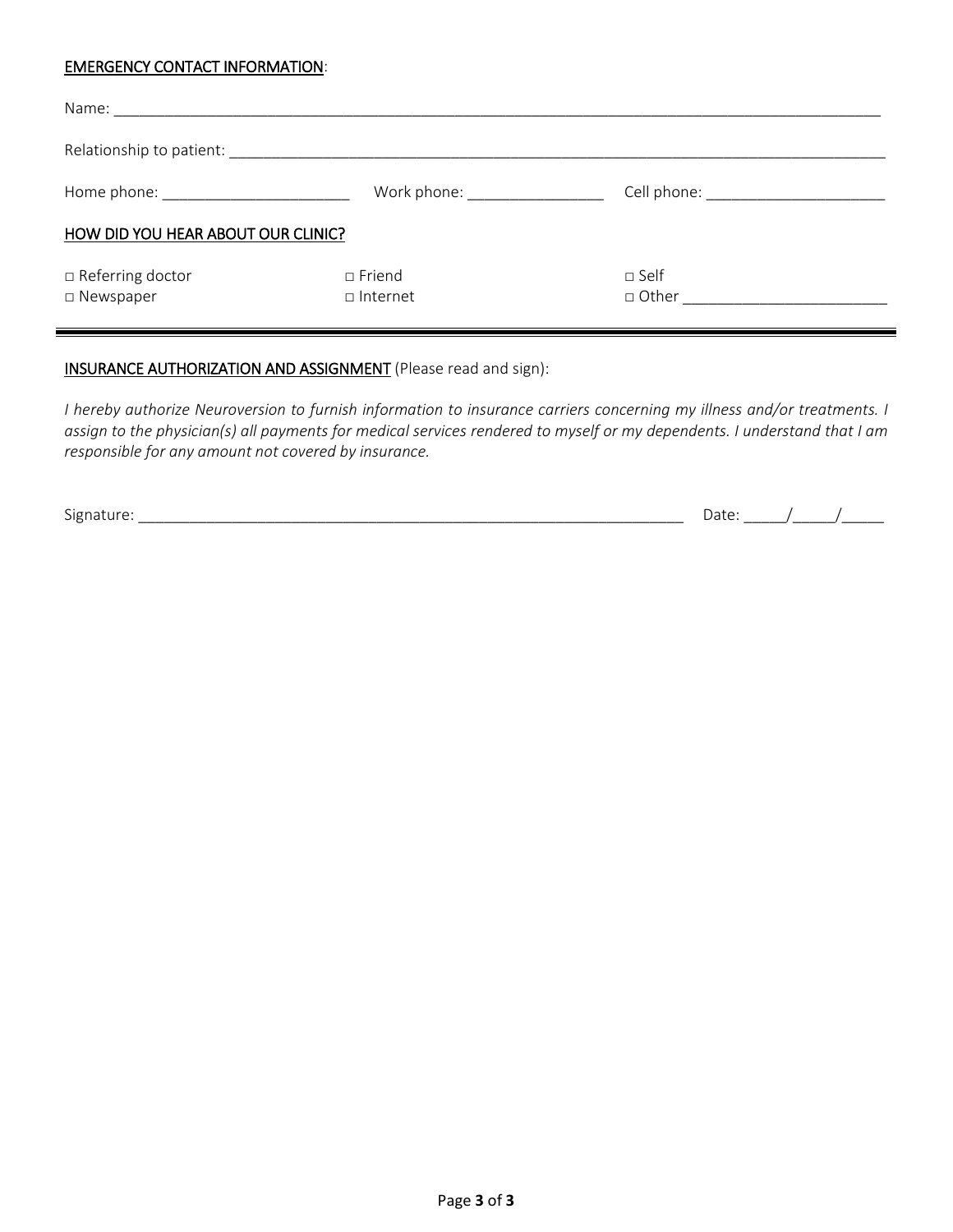# **Notice of Privacy Practices for Protected Health Information**



This notice describes how your Protected Health Information (PHI) may be used and disclosed and how you can get access to this information. Please review it carefully.

Neuroversion takes the privacy of your health information seriously. Protected health information is the information we create and obtain in providing our services to you. Such information may include documenting your symptoms, examination, and test results, diagnosis, treatment, and applying for future care or treatment. It also includes billing documents for those services.

We are required by law to maintain the privacy of your health information and provide you with this Notice of Privacy Practices. We will act according to the terms of this Notice. We are required to notify you if we cannot accommodate a requested restriction or request and accommodate your reasonable request regarding methods to communicate health information to you. We reserve the right to change this Notice of Privacy Practices and to make any new practices effective for all Protected Health Information that we keep. Any changes made to the Notice of Privacy Practices will be prominently displayed, available at our offices and posted on our website (www.neuroversion.com).

The clinic is permitted by federal privacy laws to make uses and disclosures of your health information for purposes of treatment, payment, and health care operations. We will attempt in good faith to obtain your signed Acknowledgement that you were offered a copy of this Notice to use and disclose your confidential medical information for the following purposes.

# **Treatment Purposes:**

- A medical assistant or scribe obtains treatment information about you and records it in a health record
- During the course of your treatment, the provider determines he/she will need to consult with another specialist in the area. He/she will share the information with such specialist and obtain his/her input.

Payment Purposes: We submit requests for payment to your health insurance company. The health insurance company (or other business associate helping us obtain payment) requests information from us regarding medical care given. We will provide information to them about you and the care given. \*\*Exception: If you have paid a visit in full and have requested the information not be shared with your insurance carrier, we will not disclose that particular visit. \*\*

**Health Care Operations:** We obtain services from our insurers or other business associates such as quality assessment and improvement, outcome evaluation, protocol and clinical guideline development, training programs, credentialing, medical review, and legal services. We will share information about you with such insurers or business associates as necessary to obtain these services.

**Other Disclosures and Uses:** Examples of other types of disclosures and uses of your PHI are listed below (note that this is not an exhaustive list). If you would like additional information on these, please contact us.

- Communication with family
- Threat to health or safety
- Notification of persons responsible for your care
- Law Enforcement as required by

law; Judicial proceedings

- Public Health
- Health Oversight to agencies for health oversight activities
- FDA, related to adverse events
- Abuse & Neglect

We will not sell your PHI without written authorization. We will not use your PHI for marketing purposes without your written authorization. Patients do have a right to 'opt out' of such marketing information. Except where required by law, we will not disclose your psychotherapy notes without your written authorization. Other uses and disclosures, besides those identified in this Notice, will be made only with your written authorization and you may revoke the authorization as stated under "Your Health Information Rights."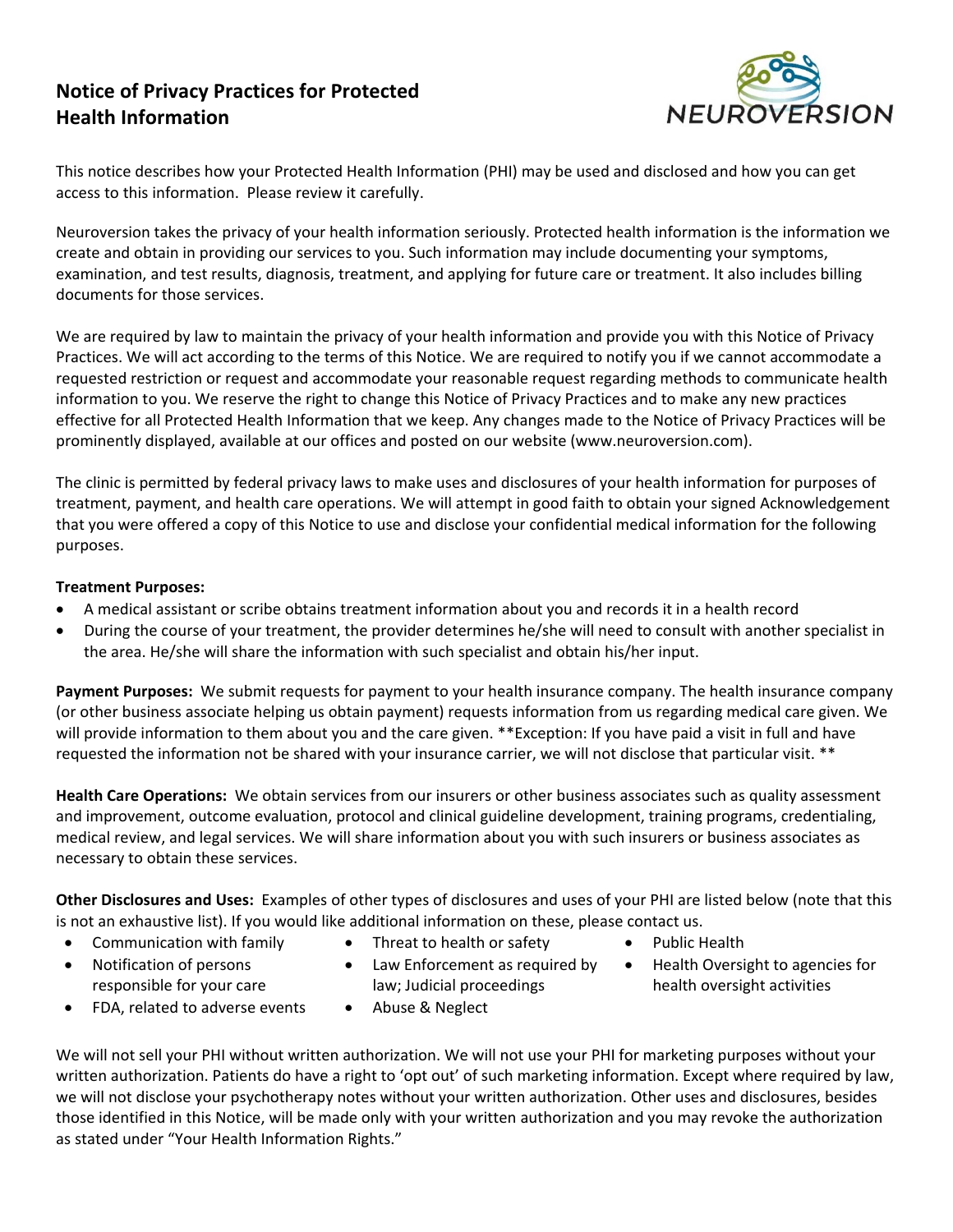

The health and billing records we maintain are the physical property of the clinic. The information in it, however, belongs to you. You have a right to:

- Request a restriction on certain uses and disclosures of your health information by delivering the request to our clinic – we are not required to grant the request, but we will comply with any request granted.
- Request a restriction on disclosures of medical information to a health plan for purposes of carrying out payment or health care operations (and is not for purposes of carrying out treatment; and the PHI pertains solely to a health care service for which the provider has been paid out of pocket in full? – we must comply with this request.
- Obtain a paper copy of the current Notice of Privacy Practices for Protected Health Information.
- Request that you be allowed to inspect and copy your health record and billing record you may exercise this right by delivering the request to our clinic. Access to your health records will not include information to which your access is restricted by law. We may charge a reasonable fee for providing a copy of your health records or a summary of those records at your request, which includes the cost of copying, postage, and preparation or an explanation or summary of the information. Electronic copies are also available on CD or through the patient portal.
- Appeal or denial of access to your protected health information, except in certain circumstances.
- Request that your health care record be amended to correct incomplete or incorrect information by delivering a request to our clinic. We may deny your request if you ask us to amend information that:
	- $\triangleright$  Was not created by us, unless the person or entity that created the information is no longer available to make the amendment;
	- $\triangleright$  Is not a part of the health information kept by or for the clinic;
	- $\triangleright$  Is not a part of the information that you would be permitted to inspect and copy; or,
	- $\triangleright$  Is accurate and complete.

If your request is denied, you will be informed of the reason for the denial and will have an opportunity to submit a statement of disagreement to be maintained with your records.

- Request the communication of your health information be made by alternative means or at an alternative location by delivering the request in writing to our clinic.
- Obtain an accounting of disclosures of your health information as required to be maintained by law by delivering a request to our clinic. An accounting will not include uses and disclosures for treatment, payment, or operations; disclosures made to you or made at your request; disclosures made pursuant to an authorization signed by you; to family members to friends relevant to that person's involvement in your care or in payment for such care. We will not charge you for the first accounting in any twelve‐month period; however, we will charge you a reasonable fee for each subsequent request for an accounting within the same twelve month period.
- Revoke authorizations that you made previously to use or disclose information by delivering written revocation to our clinic, except to the extent information or action has already been taken.
- You have the right to be notified of any breach of your information that occurs.

# **To Request Information or File a Complaint**

If you have questions, would like additional information, or want to report a problem regarding the handling of your information, you may contact our Chief Operating Officer (Kristen Washburn) at 907‐290‐1683.

Additionally, if you believe your privacy rights have been violated, you may file a written complaint at our office by delivering the written complaint to our COO. You may also file a complaint with the Department of Health and Human Services (DHHS). We cannot, and will not, require you to waive the right to file a complaint with the Secretary of Health and Human Services (HHS) as a condition of receiving treatment from the office/hospital. We cannot, and will not, retaliate against you for filing a complaint with the Secretary of Health and Human Services.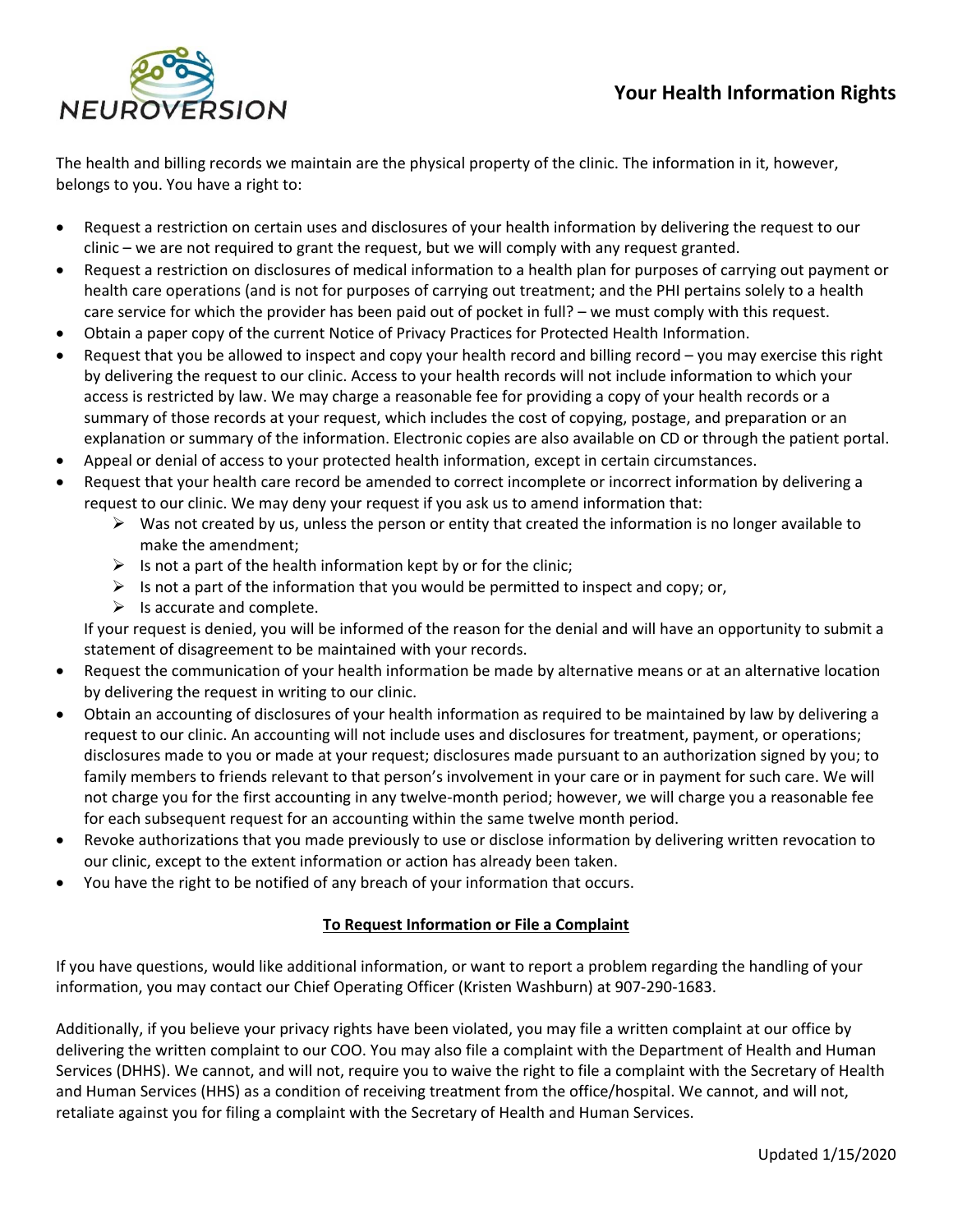

|                                                                                                                                                                                                            |                                                                                  |                     | $DOB:$ / / |                                                                                                                                                                                                                                                                                                                                                                                                                          |
|------------------------------------------------------------------------------------------------------------------------------------------------------------------------------------------------------------|----------------------------------------------------------------------------------|---------------------|------------|--------------------------------------------------------------------------------------------------------------------------------------------------------------------------------------------------------------------------------------------------------------------------------------------------------------------------------------------------------------------------------------------------------------------------|
| acknowledge and agree that I have been offered a copy of Neuroversion's (2008). The section of the set of the t<br><b>Clinic Privacy Practices.</b>                                                        |                                                                                  |                     |            |                                                                                                                                                                                                                                                                                                                                                                                                                          |
|                                                                                                                                                                                                            |                                                                                  |                     |            | Date: $\frac{1}{\sqrt{1-\frac{1}{2}}}\frac{1}{\sqrt{1-\frac{1}{2}}}\frac{1}{\sqrt{1-\frac{1}{2}}}\frac{1}{\sqrt{1-\frac{1}{2}}}\frac{1}{\sqrt{1-\frac{1}{2}}}\frac{1}{\sqrt{1-\frac{1}{2}}}\frac{1}{\sqrt{1-\frac{1}{2}}}\frac{1}{\sqrt{1-\frac{1}{2}}}\frac{1}{\sqrt{1-\frac{1}{2}}}\frac{1}{\sqrt{1-\frac{1}{2}}}\frac{1}{\sqrt{1-\frac{1}{2}}}\frac{1}{\sqrt{1-\frac{1}{2}}}\frac{1}{\sqrt{1-\frac{1}{2}}}\frac{1}{\$ |
|                                                                                                                                                                                                            |                                                                                  |                     |            |                                                                                                                                                                                                                                                                                                                                                                                                                          |
|                                                                                                                                                                                                            |                                                                                  | FOR OFFICE USE ONLY |            |                                                                                                                                                                                                                                                                                                                                                                                                                          |
| We attempted to obtain written acknowledgment of receipt of our Notice of Privacy Practices, but acknowledgement<br>could not be obtained for the following reasons:                                       |                                                                                  |                     |            |                                                                                                                                                                                                                                                                                                                                                                                                                          |
| □ Individual refused to sign<br>□ Communication barriers prohibited obtaining the acknowledgement<br>□ An emergency situation prevented us from obtaining the acknowledgement<br>□ Other (Please specify): |                                                                                  |                     |            |                                                                                                                                                                                                                                                                                                                                                                                                                          |
|                                                                                                                                                                                                            | ,我们也不会有什么。""我们的人,我们也不会有什么?""我们的人,我们也不会有什么?""我们的人,我们也不会有什么?""我们的人,我们也不会有什么?""我们的人 |                     |            |                                                                                                                                                                                                                                                                                                                                                                                                                          |
|                                                                                                                                                                                                            |                                                                                  |                     |            |                                                                                                                                                                                                                                                                                                                                                                                                                          |
|                                                                                                                                                                                                            |                                                                                  |                     |            |                                                                                                                                                                                                                                                                                                                                                                                                                          |
|                                                                                                                                                                                                            |                                                                                  |                     |            | Initials: <u>Analysia and a stationar</u>                                                                                                                                                                                                                                                                                                                                                                                |
|                                                                                                                                                                                                            |                                                                                  |                     |            |                                                                                                                                                                                                                                                                                                                                                                                                                          |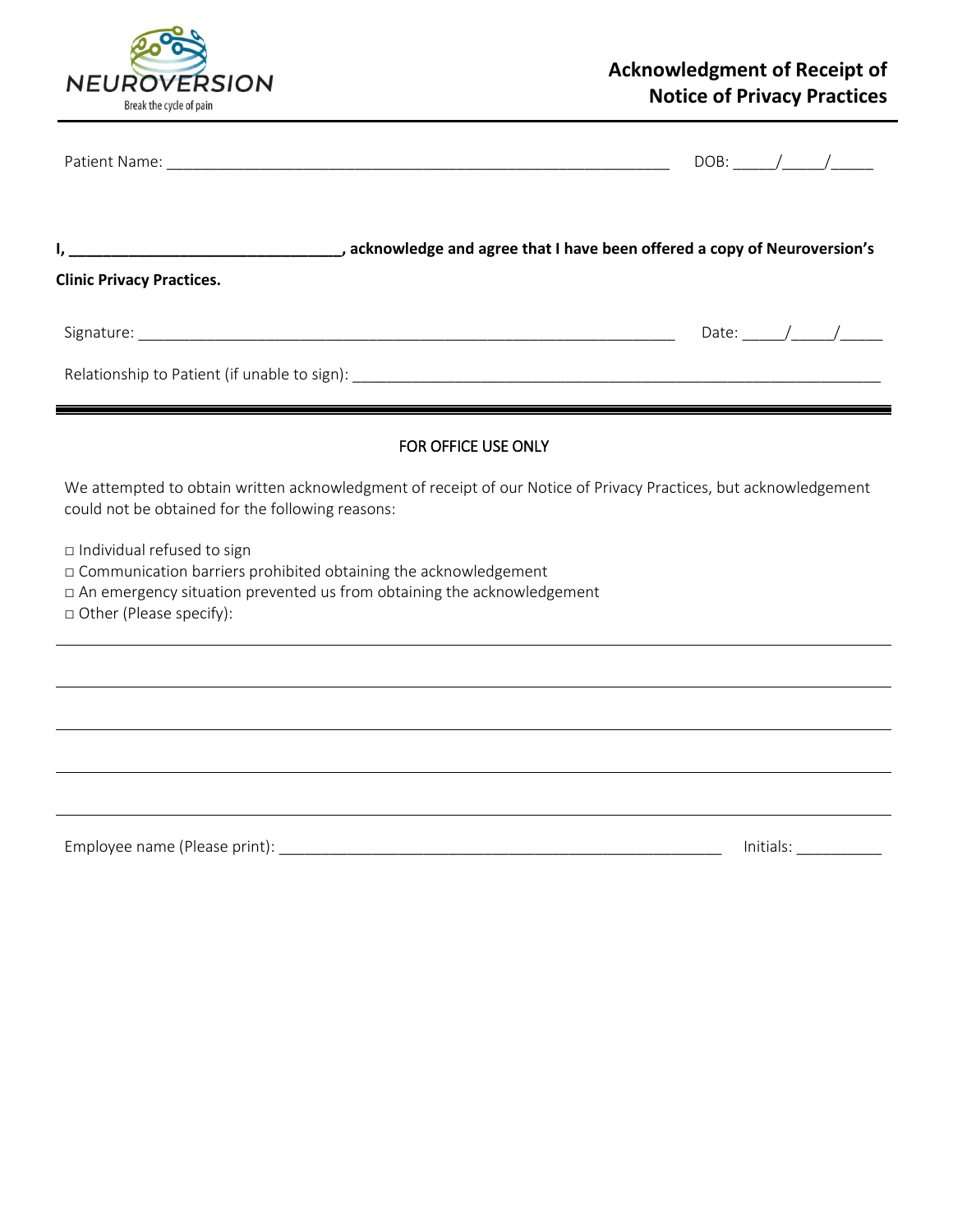

# **Financial Agreement**

Patient Name: \_\_\_\_\_\_\_\_\_\_\_\_\_\_\_\_\_\_\_\_\_\_\_\_\_\_\_\_\_\_\_\_\_\_\_\_\_\_\_\_\_\_\_\_\_\_\_\_\_\_\_\_\_\_\_\_\_\_\_\_ DOB: \_\_\_\_\_/\_\_\_\_\_/\_\_\_\_\_

Patients are responsible for any and all charges incurred resulting from treatment provided at Neuroversion. As a service to our patients, Neuroversion will file claims with most insurance carriers directly; however, you are primarily responsible in full for your balance and for all services rendered. Please be aware that the contractual agreement is between yourself and your insurance company, not the physician's office. It is your responsibility to call and verify you coverage, know your benefits and know if authorization is required prior to scheduling your appointment. In cases where we participate with your insurance as a preferred provider; deductibles, co-pays, and co-insurance payments are due in full and expected at the time of service. All quotes given by our billing department for services, co-pays, co-insurance, etc. are estimates only. We accept money orders, personal checks, and cash, Visa, MasterCard, and Discover as payment options.

# Collection Procedure

For any surgery center procedures, you will receive two statements; one for the professional physician service, Luke Liu, MD and one for the ambulatory surgery center facility. These separate statements conform to current standards of billing practices within the healthcare industry. For clinic visits, you will receive only one statement from Neuroversion. If you have a urine drug screen, you should expect to see a bill and/or an explanation of benefits from the lab company as well. You will receive monthly statements which will reflect the total amount owing on your account until a payment has been received. If your account does not clear in a timely manner and you have not supplied requested information to our billing department, your account will be turned over to a third party collection agency. To prevent this from happening, we ask that you keep in communication and comply with our billing department in regards to your account.

It is your responsibility to update Neuroversion with any insurance changes prior to a scheduled appointment.

# All billing questions are to be directed to our billing department.

We will process patient charges as follows:

# Self-Pay/No Insurance

A \$250.00 non-refundable deposit is required at the time of scheduling a New Patient Consultation. Future appointments will be given a 20% discount and payment is due in full at the time services are rendered.

# Medicare

Neuroversion is a participating provider of Medicare. All Medicare supplemental insurances will be filed. Patients are responsible for their deductibles, co-pays, and co-insurance payments which are due in full at the time services are rendered.

# Commercial Insurance

As a courtesy to you, we will file your primary and secondary insurance. It is your responsibility to verify your benefits if authorization is required for our participation with you insurance company prior to your appointment. You must provide correct insurance billing information, along with a copy of your insurance card(s) at your appointment. Patients are responsible for the full balance on their accounts.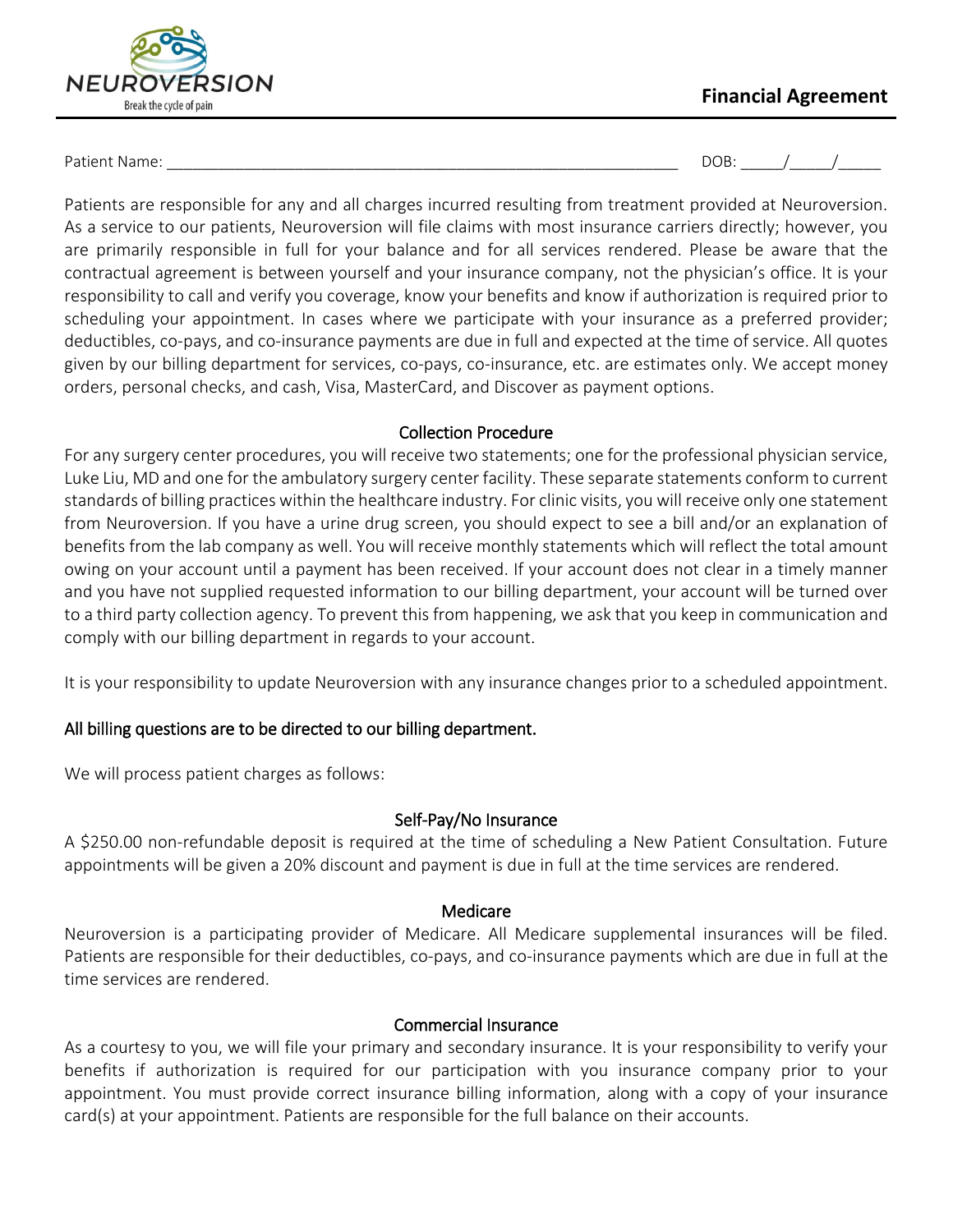# Workers Compensation

The injury must have been reported to your employer, reported to the workers compensation carrier, and approved for coverage prior to your appointment. You will need to provide us with the name of the workers compensation carrier, billing address, adjustor's name and phone number, claim number, and date of the injury. Verification must be received prior to you appointment(s). It is your responsibility to verify if authorization has been received.

# No Show Policy

Neuroversion requires a 24 hour cancellation notice for all scheduled appointments not kept or the patient may be charged a \$25.00 fee for the missed appointment. Insurance does not cover this charge.

# Returned Check Policy

You will be charged a \$25.00 fee on all returned checks regardless of the reason.

I understand that by signing this Financial Agreement form, I agree to all the above (regardless of insurance status). I am ultimately responsible in full for all charges and balances on my account(s) for all services rendered, to Neuroversion. A copy of this agreement will be provided upon request.

Signature: (Parent or guardian if minor.) Date: \_\_\_\_\_\_\_/\_\_\_\_\_\_\_\_/\_\_\_\_\_\_\_\_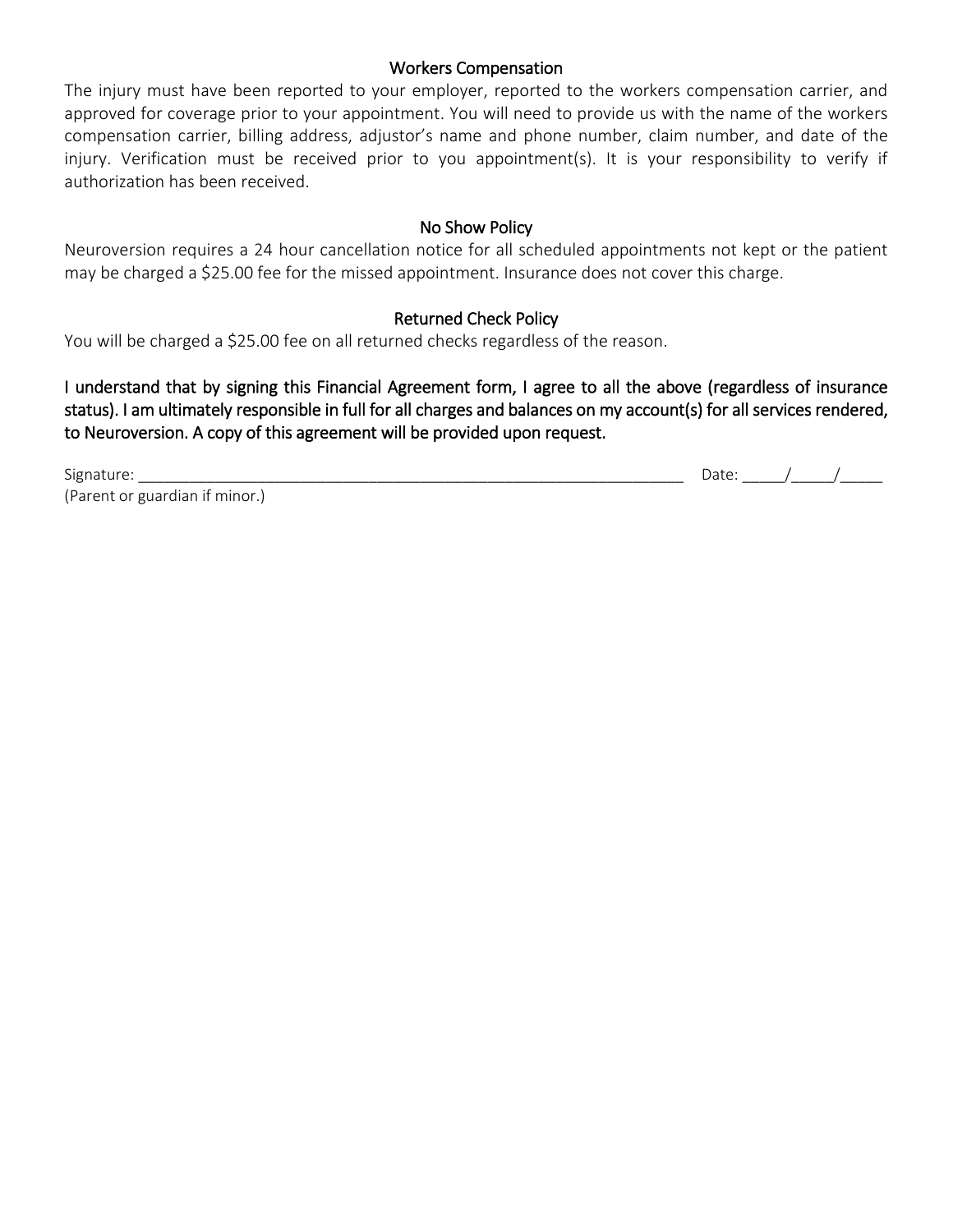

Long Haul Covid-19 (A)

| Name:                                                                                                                                           |                |                             |                |                |                |                |                  |                 |                |               | DOB: |                     |  |
|-------------------------------------------------------------------------------------------------------------------------------------------------|----------------|-----------------------------|----------------|----------------|----------------|----------------|------------------|-----------------|----------------|---------------|------|---------------------|--|
| When were you diagnosed with COVID-19:                                                                                                          |                |                             |                |                |                |                |                  |                 |                |               |      |                     |  |
| Have you been vaccinated for COVID-19:                                                                                                          | $\square$ Yes  |                             | $\Box$ No      |                |                |                |                  |                 |                |               |      |                     |  |
| If yes, which vaccine did you receive:<br>Date of 1 <sup>st</sup> injection:<br>Date of 2 <sup>nd</sup> injection:                              |                |                             |                | □ Pfizer       |                |                |                  |                 | $\Box$ Moderna |               |      | □ Johnson & Johnson |  |
|                                                                                                                                                 |                | $\Box$ Other vaccine:       |                | Date(s):       |                |                |                  |                 |                |               |      |                     |  |
| Rate the following symptoms for <i>when you actively had COVID-19</i> (circle one): $0 -$ did not have, $10 -$ most severe                      |                |                             |                |                |                |                |                  |                 |                |               |      |                     |  |
| Fatigue:                                                                                                                                        | 0              | $\mathbf{1}$                | $\overline{2}$ | 3              | $\overline{4}$ | 5              | 6                | $\overline{7}$  | 8              | 9             | /10  |                     |  |
| Difficulty breathing:                                                                                                                           | 0              | 1                           | 2              | 3              | 4              | 5              | 6                | 7               | 8              | 9             | /10  |                     |  |
| Shortness of breath:                                                                                                                            | 0              | $\mathbf{1}$                | $\overline{2}$ | 3              | $\overline{4}$ | 5              | 6                | $\overline{7}$  | 8              | 9             | /10  |                     |  |
| Cough:                                                                                                                                          | 0              | 1                           | $\overline{2}$ | 3              | 4              | 5              | 6                | 7               | 8              | 9             | /10  |                     |  |
| Chest pain:                                                                                                                                     | $\Omega$       | $\mathbf{1}$                | $\overline{2}$ | 3              | $\overline{4}$ | 5              | 6                | 7               | 8              | 9             | /10  |                     |  |
| Memory problems:                                                                                                                                | 0              | 1                           | 2              | 3              | 4              | 5              | 6                | 7               | 8              | $9\,$         | /10  |                     |  |
| Problems concentrating:                                                                                                                         | 0              | $\mathbf{1}$                | $\overline{2}$ | 3              | $\overline{4}$ | 5              | 6                | $\overline{7}$  | 8              | 9             | /10  |                     |  |
| Headache:                                                                                                                                       | 0              | 1                           | $\overline{2}$ | 3              | 4              | 5              | 6                | 7               | 8              | 9             | /10  |                     |  |
| Muscle pain:                                                                                                                                    | $\overline{0}$ | $\mathbf{1}$                | $\overline{2}$ | 3              | $\overline{4}$ | 5              | 6                | 7               | $8\,$          | 9             | /10  |                     |  |
| Fast heartrate:                                                                                                                                 | 0              | 1                           | $\overline{2}$ | 3              | 4              | 5              | 6                | 7               | 8              | $9\,$         | /10  |                     |  |
| Pounding heartbeat:                                                                                                                             | 0              | 1                           | $\overline{2}$ | 3              | 4              | 5              | 6                | 7               | 8              | 9             | /10  |                     |  |
| Loss/change of smell:                                                                                                                           | 0              | $\mathbf{1}$                | 2              | 3              | 4              | 5              | 6                | 7               | 8              | 9             | /10  |                     |  |
| Loss/change of taste:                                                                                                                           | 0              | $\mathbf{1}$                | $\overline{2}$ | 3              | $\overline{4}$ | 5              | 6                | 7               | 8              | 9             | /10  |                     |  |
| Anxiety:                                                                                                                                        | 0              | 1                           | $\overline{2}$ | 3              | 4              | 5              | 6                | 7               | 8              | $9\,$         | /10  |                     |  |
| Depression:                                                                                                                                     | $\overline{0}$ | $\mathbf{1}$                | $\overline{2}$ | 3              | $\overline{4}$ | 5              | 6                | 7               | 8              | $\mathcal{G}$ | /10  |                     |  |
| Fever:                                                                                                                                          | 0              | $\mathbf{1}$                | 2              | 3              | 4              | 5              | 6                | 7               | 8              | 9             | /10  |                     |  |
| Dizziness when standing:                                                                                                                        | 0              | $\mathbf 1$                 | $\overline{2}$ | 3              | $\overline{4}$ | 5              | 6                | $\overline{7}$  | 8              | 9             | /10  |                     |  |
| Sleep problems:                                                                                                                                 | 0              | 1                           | $\overline{2}$ | 3              | 4              | 5              | 6                | 7               | 8              | 9             | /10  |                     |  |
| Worsened symptoms after physical activities:                                                                                                    | $\mathbf 0$    |                             | $\overline{2}$ | $\mathsf{3}$   | $\overline{4}$ | 5 <sub>1</sub> |                  | 7 <sup>7</sup>  | $\,8\,$        | $\mathsf 9$   | /10  |                     |  |
| Worsened symptoms after mental activities:                                                                                                      | $\overline{0}$ | $\mathbf 1$<br>$\mathbf{1}$ | $\overline{2}$ | 3              | 4              | 5 <sup>5</sup> | $\,$ 6 $\,$<br>6 | $7\overline{ }$ | 8              | 9             | /10  |                     |  |
| Altered menstrual cycle (leave blank if N/A):                                                                                                   | $\overline{0}$ | 1                           | $2^{\circ}$    | 3 <sup>7</sup> |                | $4\quad 5$     | 6                | 7 8             |                | 9             | /10  |                     |  |
|                                                                                                                                                 |                |                             |                |                |                |                |                  |                 |                |               |      |                     |  |
| Other symptom(s):<br><u> 1980 - Jan Samuel Barbara, margaret e populari e populari e populari e populari e populari e populari e popu</u>       |                |                             |                |                |                |                |                  |                 |                |               |      |                     |  |
|                                                                                                                                                 |                |                             |                |                |                |                |                  |                 |                |               |      |                     |  |
|                                                                                                                                                 |                |                             |                |                |                |                |                  |                 |                |               |      |                     |  |
| Were you hospitalized? $\square$ Yes<br>$\Box$ No                                                                                               |                |                             |                |                |                |                |                  |                 |                |               |      |                     |  |
| <u> 1989 - Johann Stoff, deutscher Stoffen und der Stoffen und der Stoffen und der Stoffen und der Stoffen und der</u><br>If yes, what date(s): |                |                             |                |                |                |                |                  |                 |                |               |      |                     |  |
| Were you given any medications:<br>$\square$ Yes                                                                                                | $\Box$ No      |                             |                |                |                |                |                  |                 |                |               |      |                     |  |
| If yes, what medication(s):                                                                                                                     |                |                             |                |                |                |                |                  |                 |                |               |      |                     |  |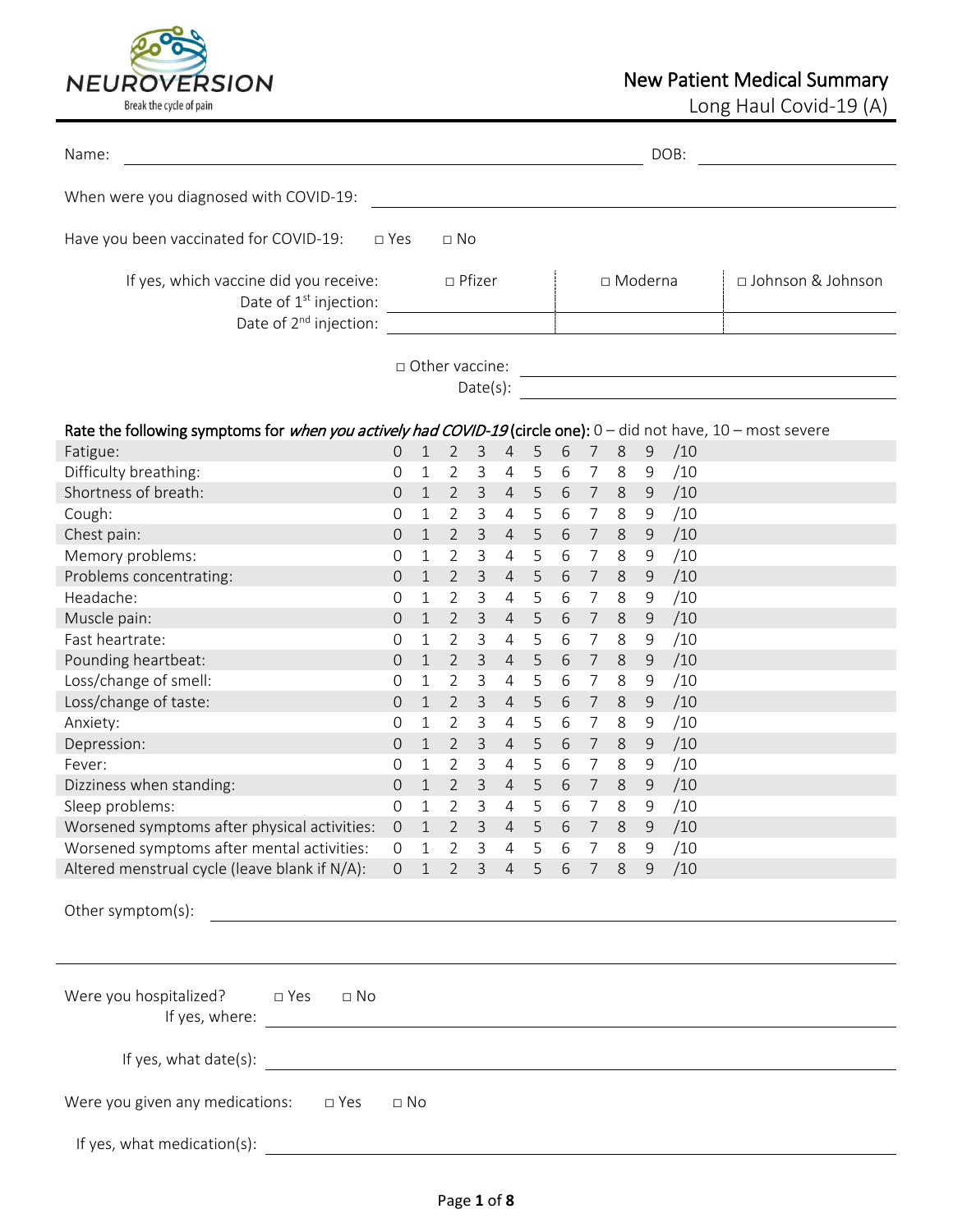| Rate the following symptoms prior to COVID-19 diagnosis (circle one): $0 -$ did not have, $10 -$ most severe |                     |              |                |   |                |   |   |                |         |               |     |
|--------------------------------------------------------------------------------------------------------------|---------------------|--------------|----------------|---|----------------|---|---|----------------|---------|---------------|-----|
| Fatigue:                                                                                                     | $\overline{O}$      | $\mathbf{1}$ | $\overline{2}$ | 3 | 4              | 5 | 6 | 7              | $8\,$   | 9             | /10 |
| Difficulty breathing:                                                                                        | 0                   | $\mathbf 1$  | $\overline{2}$ | 3 | 4              | 5 | 6 | 7              | 8       | 9             | /10 |
| Shortness of breath:                                                                                         | 0                   | $\mathbf 1$  | $\overline{2}$ | 3 | 4              | 5 | 6 | $\overline{7}$ | 8       | $\mathcal{G}$ | /10 |
| Cough:                                                                                                       | 0                   | $\mathbf 1$  | $\overline{2}$ | 3 | 4              | 5 | 6 | 7              | 8       | 9             | /10 |
| Chest pain:                                                                                                  | 0                   | $\mathbf 1$  | $\overline{2}$ | 3 | 4              | 5 | 6 | $\overline{7}$ | 8       | 9             | /10 |
| Memory problems:                                                                                             | 0                   | 1            | $\overline{2}$ | 3 | 4              | 5 | 6 | 7              | 8       | 9             | /10 |
| Problems concentrating:                                                                                      | 0                   | $\mathbf 1$  | $\overline{2}$ | 3 | 4              | 5 | 6 | $\overline{7}$ | 8       | $\mathcal{G}$ | /10 |
| Headache:                                                                                                    | 0                   | 1            | $\overline{2}$ | 3 | 4              | 5 | 6 | 7              | 8       | 9             | /10 |
| Muscle pain:                                                                                                 | 0                   | $\mathbf 1$  | $\overline{2}$ | 3 | 4              | 5 | 6 | $\overline{7}$ | 8       | 9             | /10 |
| Fast heartrate:                                                                                              | 0                   | 1            | $\overline{2}$ | 3 | 4              | 5 | 6 | 7              | 8       | 9             | /10 |
| Pounding heartbeat:                                                                                          | 0                   | $\mathbf 1$  | $\overline{2}$ | 3 | 4              | 5 | 6 | $\overline{7}$ | 8       | $\mathcal{G}$ | /10 |
| Loss/change of smell:                                                                                        | 0                   | 1            | $\overline{2}$ | 3 | 4              | 5 | 6 | 7              | 8       | 9             | /10 |
| Loss/change of taste:                                                                                        | 0                   | $\mathbf 1$  | $\overline{2}$ | 3 | 4              | 5 | 6 | $\overline{7}$ | 8       | 9             | /10 |
| Anxiety:                                                                                                     | 0                   | 1            | $\overline{2}$ | 3 | 4              | 5 | 6 | 7              | 8       | 9             | /10 |
| Depression:                                                                                                  | 0                   | 1            | $\overline{2}$ | 3 | $\overline{4}$ | 5 | 6 | 7              | 8       | $\mathcal{G}$ | /10 |
| Fever:                                                                                                       | 0                   | 1            | $\overline{2}$ | 3 | 4              | 5 | 6 | 7              | 8       | 9             | /10 |
| Dizziness when standing:                                                                                     | 0                   | $\mathbf 1$  | $\overline{2}$ | 3 | $\overline{4}$ | 5 | 6 | 7              | 8       | 9             | /10 |
| Sleep problems:                                                                                              | 0                   | 1            | $\overline{2}$ | 3 | 4              | 5 | 6 | 7              | 8       | 9             | /10 |
| Worsened symptoms after physical activities:                                                                 | $\mathsf{O}\xspace$ | $\mathbf 1$  | $\overline{2}$ | 3 | 4              | 5 | 6 | 7              | 8       | 9             | /10 |
| Worsened symptoms after mental activities:                                                                   | $\mathsf{O}\xspace$ | 1            | 2              | 3 | 4              | 5 | 6 | 7              | 8       | 9             | /10 |
| Altered menstrual cycle (leave blank if N/A):                                                                | 0                   | $\mathbf{1}$ | $\overline{2}$ | 3 | $\overline{4}$ | 5 | 6 | 7              | 8       | 9             | /10 |
|                                                                                                              |                     |              |                |   |                |   |   |                |         |               |     |
| Rate the following symptoms AFTER COVID-19 (circle one): $0 -$ did not have, $10 -$ most severe              |                     |              |                |   |                |   |   |                |         |               |     |
| Fatigue:                                                                                                     | 0                   | $\mathbf 1$  | $\overline{2}$ | 3 | $\overline{4}$ | 5 | 6 | 7              | 8       | 9             | /10 |
| Difficulty breathing:                                                                                        | 0                   | 1            | $\overline{2}$ | 3 | 4              | 5 | 6 | 7              | 8       | 9             | /10 |
| Shortness of breath:                                                                                         | 0                   | 1            | $\overline{2}$ | 3 | 4              | 5 | 6 | $\overline{7}$ | 8       | 9             | /10 |
| Cough:                                                                                                       | 0                   | 1            | $\overline{2}$ | 3 | 4              | 5 | 6 | 7              | 8       | 9             | /10 |
| Chest pain:                                                                                                  | 0                   | $\mathbf 1$  | $\overline{2}$ | 3 | 4              | 5 | 6 | $\overline{7}$ | 8       | $\mathcal{G}$ | /10 |
| Memory problems:                                                                                             | 0                   | 1            | $\overline{2}$ | 3 | 4              | 5 | 6 | 7              | 8       | 9             | /10 |
| Problems concentrating:                                                                                      | 0                   | 1            | $\overline{2}$ | 3 | 4              | 5 | 6 | $\overline{7}$ | 8       | 9             | /10 |
| Headache:                                                                                                    | 0                   | 1            | $\overline{2}$ | 3 | 4              | 5 | 6 | 7              | 8       | 9             | /10 |
| Muscle pain:                                                                                                 | 0                   | $\mathbf{1}$ | $\overline{2}$ | 3 | $\overline{4}$ | 5 | 6 | $\overline{7}$ | 8       | $\mathcal{G}$ | /10 |
| Fast heartrate:                                                                                              | 0                   | $1\,$        | $\overline{2}$ | 3 | 4              | 5 | 6 | $\overline{7}$ | 8       | 9             | /10 |
| Pounding heartbeat:                                                                                          | 0                   | $\mathbf{1}$ | $\overline{2}$ | 3 | $\overline{4}$ | 5 | 6 | $\overline{7}$ | $\,8\,$ | 9             | /10 |
| Loss/change of smell:                                                                                        | $\mathsf{O}\xspace$ | $\mathbf{1}$ | $\overline{2}$ | 3 | $\overline{4}$ | 5 | 6 | $\overline{7}$ | 8       | 9             | /10 |
| Loss/change of taste:                                                                                        | 0                   | $\mathbf{1}$ | $\overline{2}$ | 3 | $\overline{4}$ | 5 | 6 | $\overline{7}$ | $\,8$   | $\mathsf 9$   | /10 |
| Anxiety:                                                                                                     | 0                   | 1            | $\overline{2}$ | 3 | 4              | 5 | 6 | 7              | 8       | 9             | /10 |
| Depression:                                                                                                  | 0                   | 1            | $\overline{2}$ | 3 | $\overline{4}$ | 5 | 6 | $\overline{7}$ | $8\,$   | $9$           | /10 |
| Fever:                                                                                                       | 0                   | 1            | $\overline{2}$ | 3 | 4              | 5 | 6 | 7              | 8       | 9             | /10 |
| Dizziness when standing:                                                                                     | 0                   | $\mathbf{1}$ | $\overline{2}$ | 3 | $\overline{4}$ | 5 | 6 | $\overline{7}$ | $\,8$   | $\mathsf 9$   | /10 |
| Sleep problems:                                                                                              | 0                   | 1            | 2              | 3 | 4              | 5 | 6 | 7              | 8       | 9             | /10 |
| Worsened symptoms after physical activities:                                                                 | $\boldsymbol{0}$    | $\mathbf{1}$ | $\overline{2}$ | 3 | $\overline{4}$ | 5 | 6 | $\overline{7}$ | $\,8\,$ | $\mathsf 9$   | /10 |
| Worsened symptoms after mental activities:                                                                   | $\mathbf 0$         | 1            | $\overline{2}$ | 3 | 4              | 5 | 6 | 7              | 8       | 9             | /10 |
| Altered menstrual cycle (leave blank if N/A):                                                                | $\mathsf{O}\xspace$ | $\mathbf 1$  | $\overline{2}$ | 3 | $\overline{4}$ | 5 | 6 | 7              | $\,8$   | $\mathsf 9$   | /10 |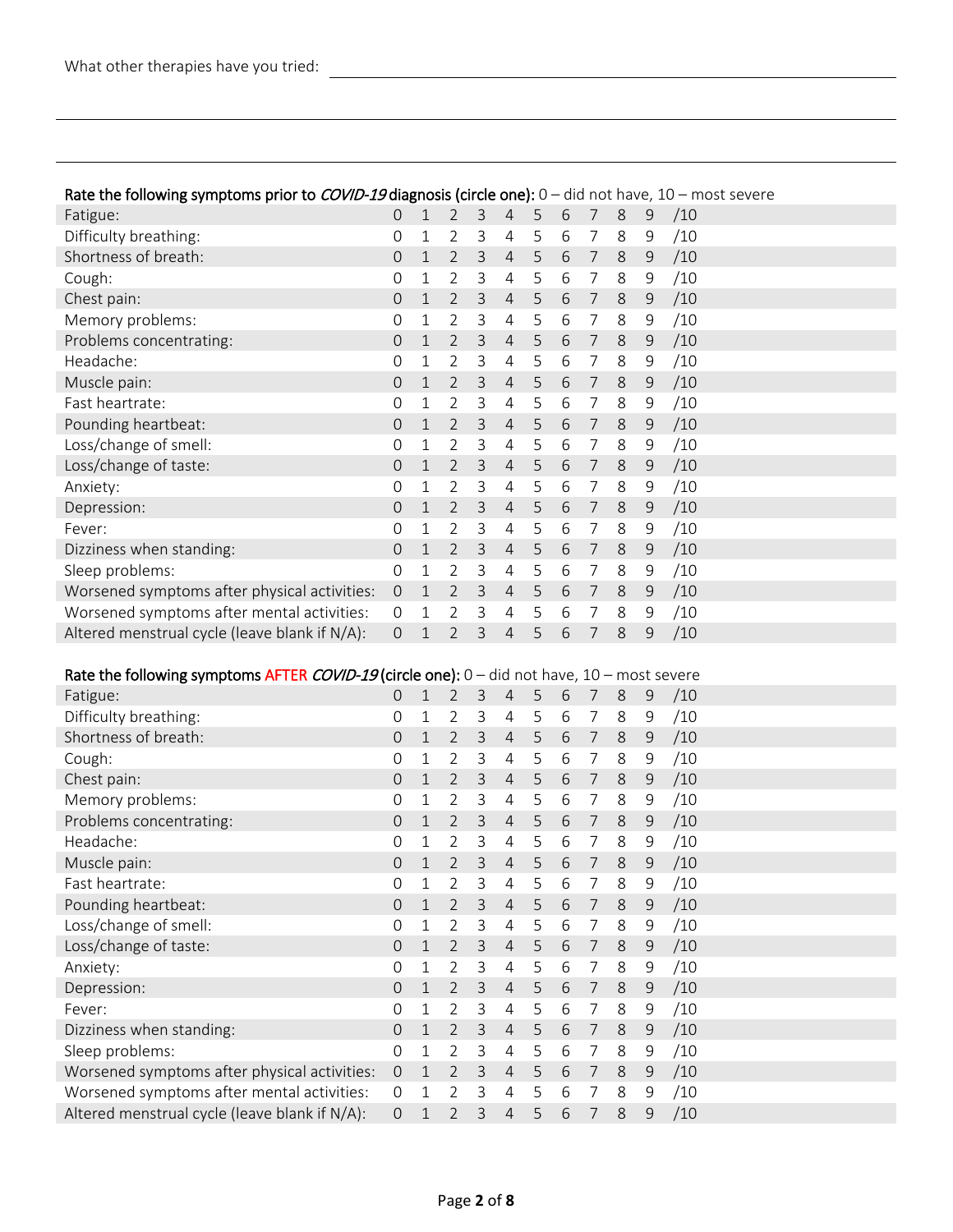| PCFS A.                                                                                          |            |           |  |
|--------------------------------------------------------------------------------------------------|------------|-----------|--|
| Can you live alone without any assistance from another person?                                   | $\Box$ Yes | $\Box$ No |  |
| Are there duties/activities at home or at work which you are no longer able to perform yourself? | $\Box$ Yes | $\Box$ No |  |
| Do you suffer from symptoms, pain, depression or anxiety?                                        | $\Box$ Yes | $\Box$ No |  |
| Do you need to avoid or reduce duties/activities or spread these over time?                      | $\Box$ Yes | $\Box$ No |  |

# PCFS B.

How much are you currently affected in your everyday life by COVID-19? *Please indicate which one of the following statements applies to you.*

- □ I have no limitations in my every life and no symptoms, pain, depression or anxiety related to the infection.
- □ I have negligible limitations in my everyday life as I can perform all usual duties/activities, although I still have persistent symptoms, pain, depression or anxiety.
- □ I suffer from limitations in my everyday life as I occasionally need to avoid or reduce usual duties/activities or need to spread these over time due to symptoms, pain, depression or anxiety. I am, however, able to perform all activities without any assistance.
- □ I suffer from limitations in my everyday life as I am not able to perform all usual duties/activities due to symptoms, pain, depressions or anxiety. I am, however able to take care of myself without any assistance.
- □ I suffer from severe limitations in my everyday life: I am not able to take care of myself and therefore I am dependent on nursing care and/or assistance from another person due to symptoms, pain, depression or anxiety.

|                                                                                                                                                                                  | Not at all | Several days | More than half<br>the days | Nearly every<br>day |
|----------------------------------------------------------------------------------------------------------------------------------------------------------------------------------|------------|--------------|----------------------------|---------------------|
| Little interest or pleasure in doing things                                                                                                                                      |            |              |                            |                     |
| Feeling down, depressed, or hopeless                                                                                                                                             |            |              |                            |                     |
| Trouble falling or staying asleep, or sleeping too much                                                                                                                          |            |              |                            |                     |
| Feeling tired or having little energy                                                                                                                                            | П          | П            |                            |                     |
| Poor appetite or overeating                                                                                                                                                      |            |              |                            |                     |
| Feeling bad about yourself or that you are a failure, or<br>have let yourself or your family down                                                                                |            | П            |                            | П                   |
| Trouble concentrating on things, such as reading the<br>newspaper or watching television                                                                                         |            | П            |                            |                     |
| Moving or speaking so slowly that other people could<br>have noticed; or the opposite, being so fidgety or<br>restless that you have been moving around a lot more<br>than usual |            |              |                            |                     |
| Thoughts that you would be better off dead or of<br>hurting yourself in some way                                                                                                 |            |              |                            |                     |

# PHQ-9

*Over the last 2 weeks, how often have you been bothered by any of the following problems?*

Have you ever had psychiatric, psychological, or social work evaluation or treatments for any problem? □ Yes □ No If YES, when?

Have you ever considered suicide? □ Yes □ No If YES, when?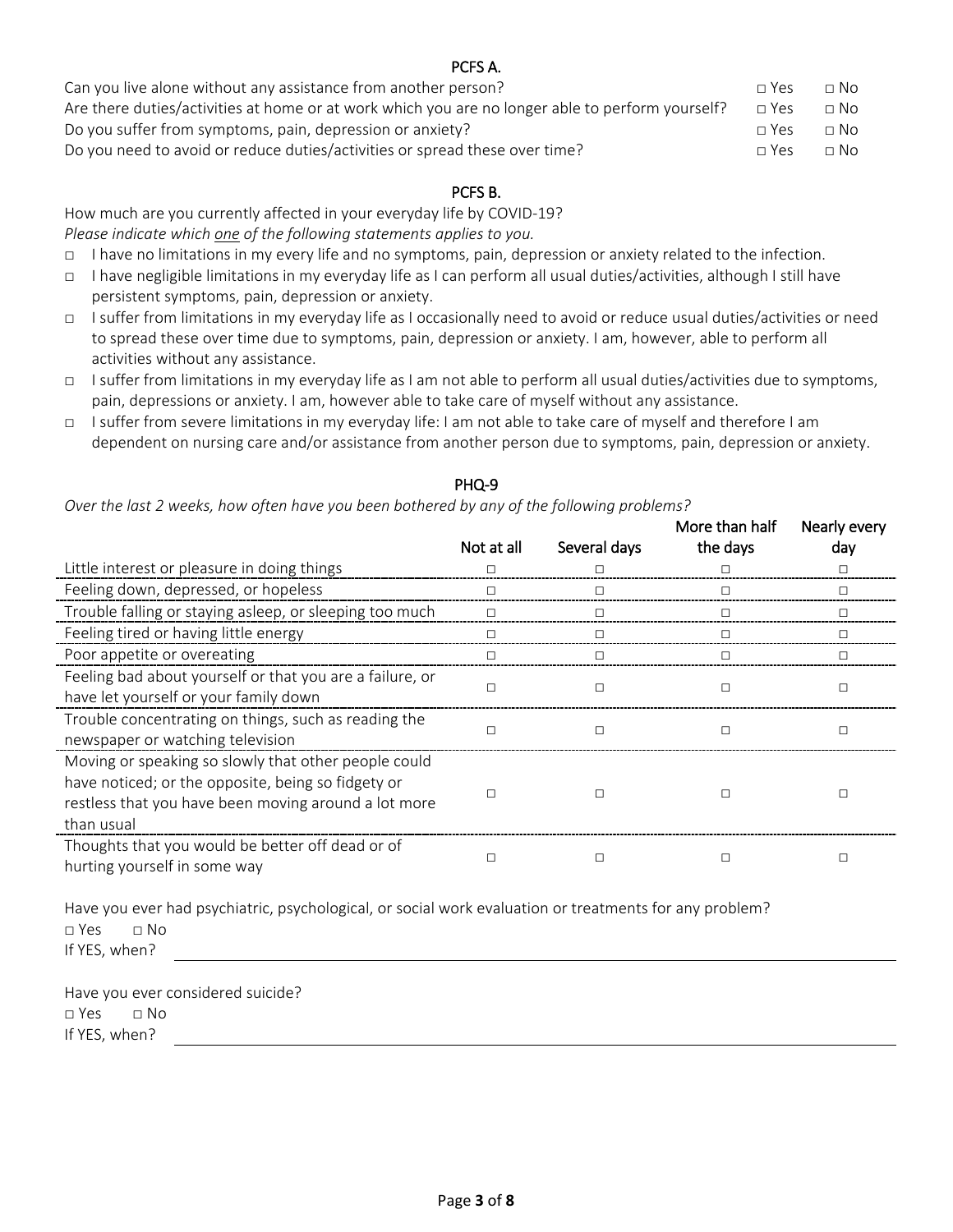# GAD-7

Over the last two weeks, how often have you been bothered by the following problems?

|                                                                                                                                                                                                                    |                            |                  |                               | More than half                         | Nearly every           |
|--------------------------------------------------------------------------------------------------------------------------------------------------------------------------------------------------------------------|----------------------------|------------------|-------------------------------|----------------------------------------|------------------------|
|                                                                                                                                                                                                                    | Not at all                 | Several days     |                               | the days                               | day                    |
| Feeling nervous, anxious, or on edge<br>Not being able to stop or control worrying                                                                                                                                 | $\Box$                     |                  |                               |                                        |                        |
| Worrying too much about different things                                                                                                                                                                           | $\Box$<br>$\Box$           | $\Box$           | ----------------------------- | $\Box$                                 | $\Box$                 |
| Trouble relaxing                                                                                                                                                                                                   |                            |                  |                               |                                        |                        |
| Being so restless that it is hard to sit still                                                                                                                                                                     | $\Box$<br>$\Box$           | $\Box$           |                               | ___<br>------------------------------- | $\Box$                 |
| Becoming easily annoyed or irritable                                                                                                                                                                               |                            |                  |                               |                                        | $\Box$                 |
| Feeling afraid, as if something awful might happen                                                                                                                                                                 | $\Box$                     | □……<br>$\Box$    |                               | $\Box$                                 | $\Box$<br>$\Box$       |
| If you checked off any problems above, how difficult have these made it for you to do your work, take care of things at<br>home, or get along with other people?<br>□ Not difficult at all<br>□ Somewhat difficult |                            | □ Very difficult |                               |                                        | □ Extremely difficulty |
|                                                                                                                                                                                                                    |                            |                  |                               |                                        |                        |
| The following questions are about your sleep:                                                                                                                                                                      |                            |                  |                               |                                        |                        |
| Do you have trouble falling asleep or staying asleep?                                                                                                                                                              |                            |                  |                               |                                        |                        |
| $\Box$ Yes, falling asleep                                                                                                                                                                                         | $\Box$ Yes, staying asleep |                  |                               | $\Box$ No                              |                        |
| When in bed, do you experience uncomfortable sensations in your arms or legs? $\Box$ Yes                                                                                                                           |                            |                  |                               | $\Box$ No                              |                        |
| If yes, do the sensations go away if you move your legs? $\Box$ Yes                                                                                                                                                |                            | $\Box$ No        |                               |                                        |                        |
| Do you snore? □ Yes<br>$\Box$ No                                                                                                                                                                                   |                            |                  |                               |                                        |                        |
| Have you been evaluated or treated for snoring? $\Box$ Yes                                                                                                                                                         | $\Box$ No                  |                  |                               |                                        |                        |
| If yes, how/when:                                                                                                                                                                                                  |                            |                  |                               |                                        |                        |
|                                                                                                                                                                                                                    |                            |                  |                               |                                        |                        |
|                                                                                                                                                                                                                    |                            |                  |                               |                                        |                        |
| What time do you generally go to sleep at night?                                                                                                                                                                   |                            |                  |                               |                                        |                        |
| How long does it take you to fall asleep?                                                                                                                                                                          |                            |                  |                               |                                        |                        |
| Do you sleep during the day/take naps? $\Box$ Yes                                                                                                                                                                  | $\Box$ No                  |                  |                               |                                        |                        |
| If yes, how often, how long and what time(s):                                                                                                                                                                      |                            |                  |                               |                                        |                        |
|                                                                                                                                                                                                                    | <b>PROMIS</b>              |                  |                               |                                        |                        |
| Over the last 7 days                                                                                                                                                                                               |                            |                  |                               |                                        |                        |
|                                                                                                                                                                                                                    | <b>Never</b>               | Rarely           | Sometimes                     | Often                                  | Always                 |
| How often did you feel tired?                                                                                                                                                                                      | $\Box$                     | $\Box$           | $\Box$                        | $\Box$                                 | П                      |
| How often did you experience extreme                                                                                                                                                                               |                            |                  |                               |                                        |                        |
| exhaustion?                                                                                                                                                                                                        | $\Box$                     | $\Box$           | $\Box$                        | $\Box$                                 | $\Box$                 |
| How often did you run out of energy?                                                                                                                                                                               | $\Box$                     | $\Box$           | $\Box$                        | $\Box$                                 | $\Box$                 |
| How often did your fatigue limit you at work                                                                                                                                                                       |                            |                  |                               |                                        |                        |
| (include work at home)?                                                                                                                                                                                            | $\Box$                     | $\Box$           | $\Box$                        | $\Box$                                 | $\Box$                 |
| How often were you too tired to think clearly?                                                                                                                                                                     | $\Box$                     | п                | □                             | п                                      | ◻                      |
| How often were you too tired to take a bath or                                                                                                                                                                     |                            |                  |                               |                                        |                        |
| shower?                                                                                                                                                                                                            | $\Box$                     | $\Box$           | $\Box$                        | $\Box$                                 | $\Box$                 |
| How often did you have enough energy to exercise<br>strenuously?                                                                                                                                                   | $\Box$                     | $\Box$           | $\Box$                        | $\Box$                                 | $\Box$                 |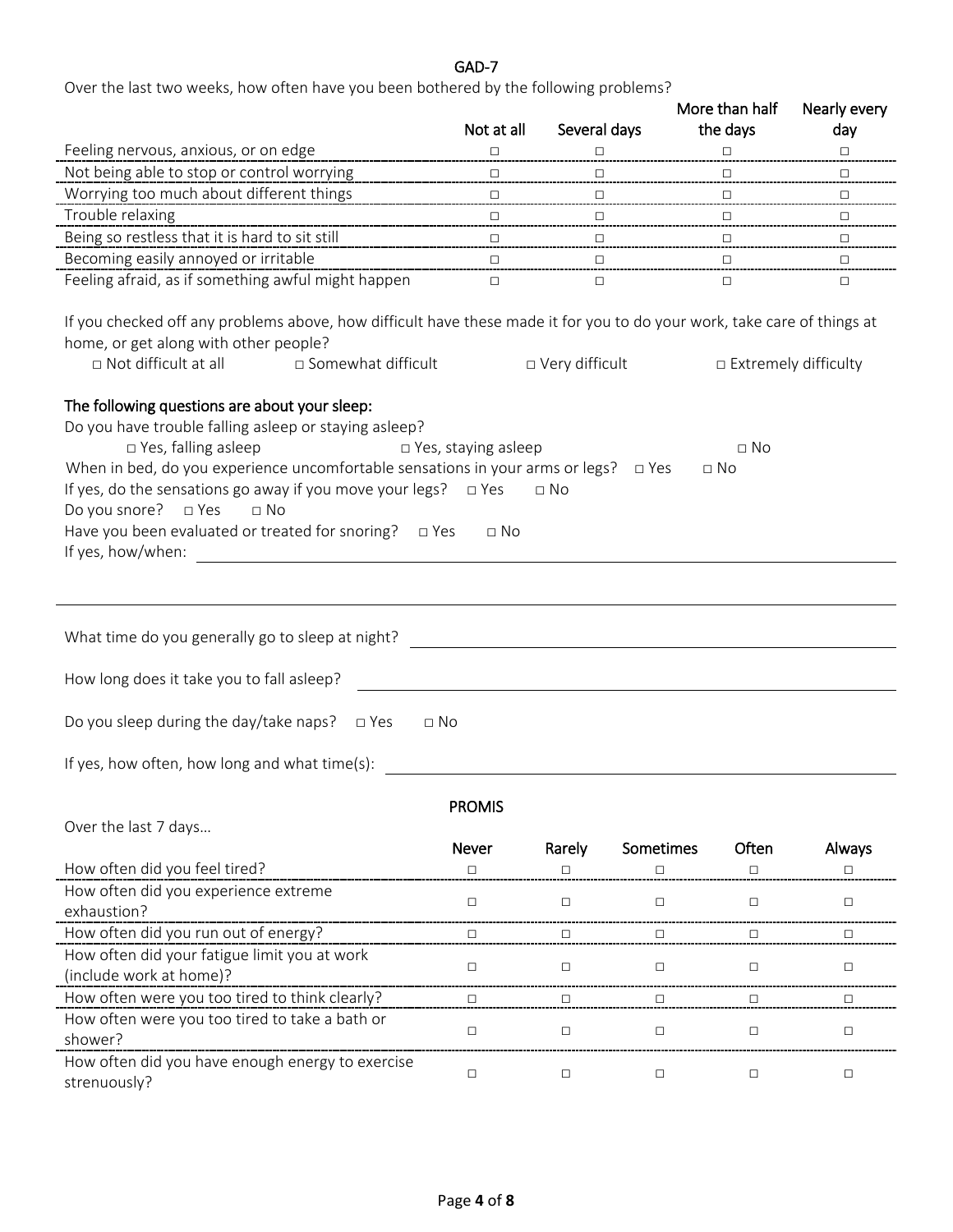### Current **Medications**

*List ALL medications that you currently take. Include name, dosage, frequency, and prescriber (if known). Examples include anticoagulants (blood thinners), blood pressure medication, supplements, vitamins, topicals (creams), CBD products, etc.*

| Name | Dose | Frequency | Prescriber |
|------|------|-----------|------------|
|      |      |           |            |
|      |      |           |            |
|      |      |           |            |
|      |      |           |            |
|      |      |           |            |
|      |      |           |            |
|      |      |           |            |
|      |      |           |            |
|      |      |           |            |

### MEDICAL HISTORY

Please check all current and past medical problems that apply to you:

□ High blood pressure □ Diabetes □ □ Kidney disease

□ Asthma or wheezing □ Seizure or epilepsy □ Stroke/TIA

□ Heart attack □ □ Chest pain □ □ □ Bleeding problems

□ Chronic cough □ □ Arthritis □ Peripheral vascular disease

□ Liver disease

□ Cancer, please specify:

|               |  |  | Status: $\Box$ Active $\Box$ In remission Current treatment: $\Box$ Chemotherapy $\Box$ Radiation therapy $\Box$ N/A |  |
|---------------|--|--|----------------------------------------------------------------------------------------------------------------------|--|
| $\Box$ Other: |  |  |                                                                                                                      |  |

# SURGICAL HISTORY

Please list past surgeries. If you run out of room, please provide a separate list:

| Type/Name of Surgery | Date (approximate) |
|----------------------|--------------------|
|                      |                    |
|                      |                    |
|                      |                    |
|                      |                    |
|                      |                    |
|                      |                    |
|                      |                    |
|                      |                    |
|                      |                    |
|                      |                    |
|                      |                    |
|                      |                    |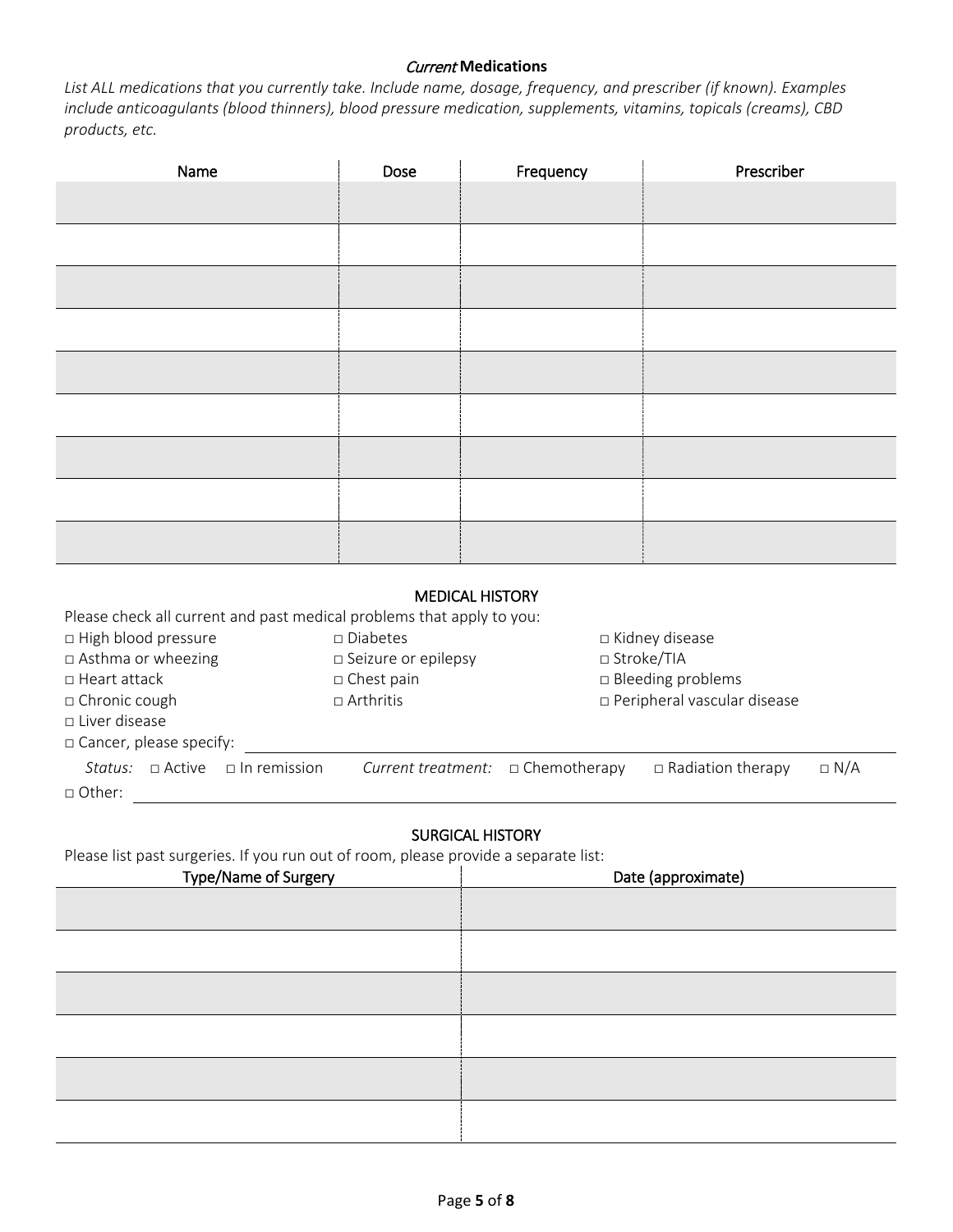# **ALLERGIES**

|             | Medication/Drug                          | Please list all known drug allergies. If you run out of room, please provide a separate list:     |                       | Reaction          |                  |
|-------------|------------------------------------------|---------------------------------------------------------------------------------------------------|-----------------------|-------------------|------------------|
|             | □ Contrast dye                           |                                                                                                   |                       |                   |                  |
|             |                                          |                                                                                                   |                       |                   |                  |
|             |                                          |                                                                                                   |                       |                   |                  |
|             |                                          |                                                                                                   |                       |                   |                  |
|             |                                          |                                                                                                   |                       |                   |                  |
|             |                                          |                                                                                                   |                       |                   |                  |
|             |                                          |                                                                                                   |                       |                   |                  |
|             | Have you ever been hospitalized?         | $\Box$ Yes<br>$\Box$ No<br>If YES, please provide brief description of when, where, and what for: |                       |                   |                  |
|             |                                          |                                                                                                   |                       |                   |                  |
|             |                                          | Please select/list all medical problems that affect family members:                               | <b>FAMILY HISTORY</b> |                   |                  |
| Father:     | $\Box$ Heart disease $\Box$ Hypertension | □ Diabetes mellitus                                                                               | □ Cancer              | □ Substance abuse | □ Mental illness |
| □ Other     |                                          |                                                                                                   |                       |                   |                  |
| Mother:     | □ Heart disease □ Hypertension           | $\square$ Diabetes mellitus                                                                       | □ Cancer              | □ Substance abuse | □ Mental illness |
| □ Other     |                                          |                                                                                                   |                       |                   |                  |
| Brother(s): |                                          | □ Heart disease □ Hypertension □ Diabetes mellitus                                                | □ Cancer              | □ Substance abuse | □ Mental illness |
| □ Other     |                                          | <u> 1989 - Johann Barn, fransk politik (d. 1989)</u>                                              |                       |                   |                  |
| Sister(s):  |                                          | □ Heart disease □ Hypertension □ Diabetes mellitus □ Cancer                                       |                       | □ Substance abuse | □ Mental illness |
| □ Other     |                                          |                                                                                                   |                       |                   |                  |

# Other family member(s):

|         | $\Box$ Heart disease $\Box$ Hypertension $\Box$ Diabetes mellitus $\Box$ Cancer | □ Substance abuse | □ Mental illness |
|---------|---------------------------------------------------------------------------------|-------------------|------------------|
| □ Other |                                                                                 |                   |                  |
| .       |                                                                                 |                   |                  |

□ Adopted □ Family history unknown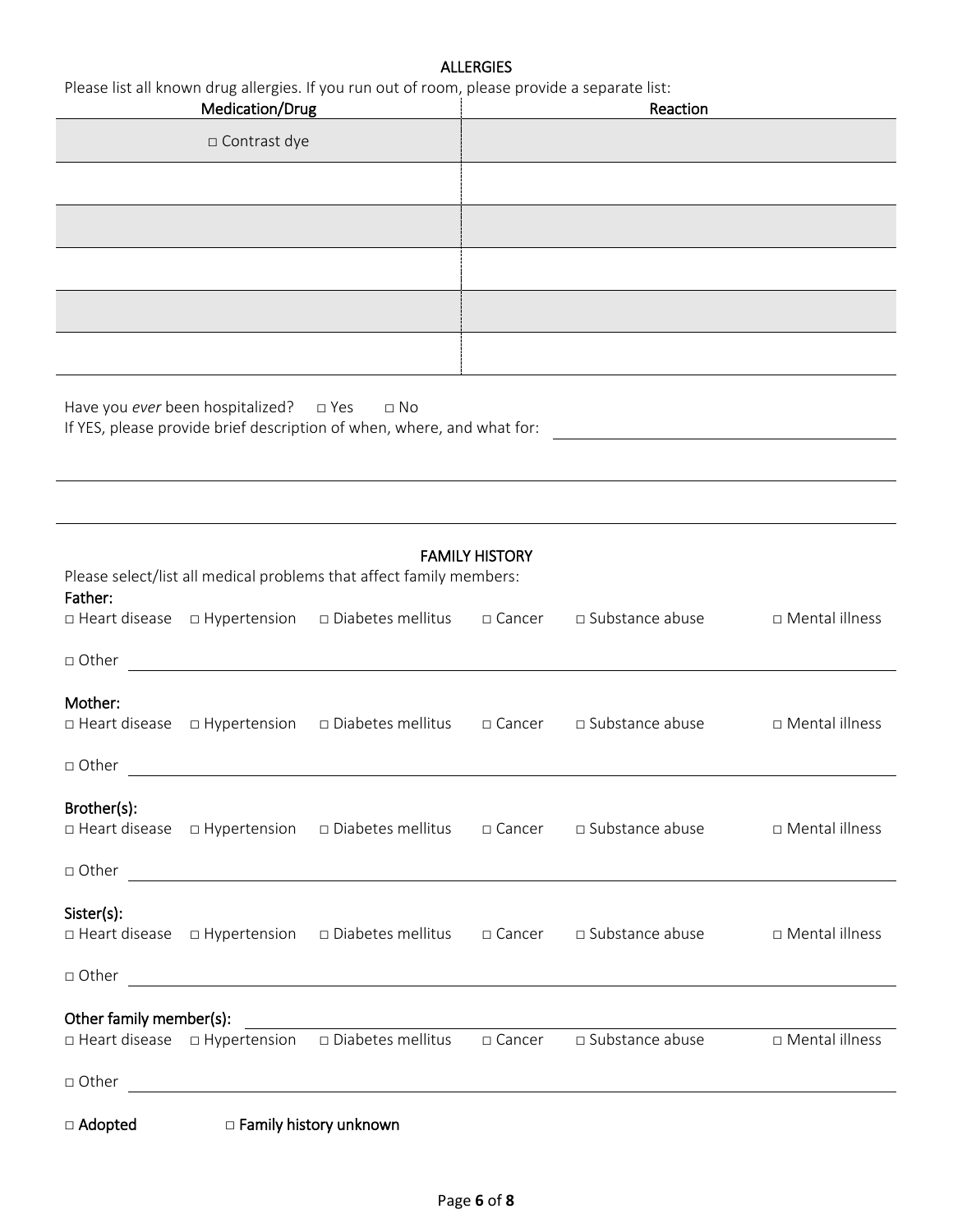# SOCIAL HISTORY

| Are you a:                                                         |                  |                                             |                          |                                                                              |                                                                                   |
|--------------------------------------------------------------------|------------------|---------------------------------------------|--------------------------|------------------------------------------------------------------------------|-----------------------------------------------------------------------------------|
| □ Nonsmoker                                                        |                  | □ Former smoker, date quit:                 |                          |                                                                              | □ Current smoker                                                                  |
| Living arrangements:                                               |                  |                                             |                          |                                                                              |                                                                                   |
| □ Alone                                                            | □ Spouse/partner | $\square$ Friends                           |                          | □ Children                                                                   | □ Other                                                                           |
| Highest education level achieved:                                  |                  |                                             |                          |                                                                              |                                                                                   |
| □ Graduate or professional training (degree obtained)              |                  |                                             |                          | □ GED or trade-technical social graduate                                     |                                                                                   |
| □ College graduate (degree obtained)                               |                  |                                             |                          | $\Box$ Partial high school (10 <sup>th</sup> through 12 <sup>th</sup> grade) |                                                                                   |
| $\Box$ Partial college training                                    |                  |                                             |                          |                                                                              | $\Box$ Partial junior high school (7 <sup>th</sup> through 9 <sup>th</sup> grade) |
| □ High school diploma                                              |                  |                                             |                          | $\Box$ Elementary school (6 <sup>th</sup> grade or less)                     |                                                                                   |
|                                                                    |                  |                                             | <b>Review of Systems</b> |                                                                              |                                                                                   |
| Over the last 2 weeks, have you had any of the following symptoms: |                  |                                             |                          |                                                                              |                                                                                   |
| General/Constitutional:                                            |                  |                                             |                          |                                                                              |                                                                                   |
| □ Change in appetite                                               | $\square$ Chills | $\Box$ Fatigue                              |                          | □ Fever                                                                      | □ Headache                                                                        |
| □ Lightheadedness                                                  | □ Night sweats   | □ Sleep disturbance                         |                          | $\Box$ Weight gain                                                           | □ Weight loss                                                                     |
| □ No symptoms                                                      |                  |                                             |                          |                                                                              |                                                                                   |
| Allergy/Immunology:                                                |                  |                                             |                          |                                                                              |                                                                                   |
| □ Cough                                                            | $\square$ Rash   |                                             | $\square$ Sneezing       |                                                                              | □ No symptoms                                                                     |
| Ophthalmologic:                                                    |                  |                                             |                          |                                                                              |                                                                                   |
| □ Blurred vision                                                   |                  | $\square$ Eye problems                      |                          | □ No symptoms                                                                |                                                                                   |
| ENT:                                                               |                  |                                             |                          |                                                                              |                                                                                   |
| □ Dry mouth                                                        | □ Nosebleed      |                                             |                          | $\Box$ Ringing in the ears                                                   | $\square$ No symptoms                                                             |
| Endocrine:                                                         |                  |                                             |                          |                                                                              |                                                                                   |
| □ Cold intolerance                                                 |                  | $\square$ Diabetes                          |                          |                                                                              | □ Difficulty sleeping                                                             |
| □ Excessive sweating                                               |                  | □ Heat tolerance                            |                          | □ Hot flashes                                                                |                                                                                   |
| □ No symptoms                                                      |                  |                                             |                          |                                                                              |                                                                                   |
| Respiratory:                                                       |                  |                                             |                          |                                                                              |                                                                                   |
| □ Asthma                                                           |                  |                                             |                          | $\square$ Breathing problems                                                 |                                                                                   |
| □ Shortness of breath at rest                                      |                  |                                             |                          | □ Shortness of breath with exertion                                          |                                                                                   |
| □ No symptoms                                                      |                  |                                             |                          |                                                                              |                                                                                   |
| Cardiovascular:                                                    |                  |                                             |                          |                                                                              |                                                                                   |
| □ Chest pain at rest                                               |                  | □ Chest pain with exertion                  |                          |                                                                              | □ High blood pressure                                                             |
| □ Irregular heartbeat                                              |                  | □ Swelling in hands/feet                    |                          | □ No symptoms                                                                |                                                                                   |
| Gastrointestinal:                                                  |                  |                                             |                          |                                                                              |                                                                                   |
| □ Abdominal pain                                                   | □ Blood in stool |                                             |                          | □ Change in bowel habits                                                     | □ Constipation                                                                    |
| □ Decreased appetite                                               | □ Diarrhea       |                                             |                          | $\Box$ Difficulty swallowing                                                 | $\square$ Nausea                                                                  |
| □ No symptoms                                                      |                  |                                             |                          |                                                                              |                                                                                   |
| Hematology:                                                        |                  |                                             |                          |                                                                              |                                                                                   |
| □ Bleeding problems                                                |                  |                                             | $\Box$ No symptoms       |                                                                              |                                                                                   |
| Genitourinary:                                                     |                  |                                             |                          |                                                                              |                                                                                   |
| □ History of kidney stones                                         |                  | $\Box$ Difficulty urinating                 |                          | $\Box$ Kidney problems                                                       |                                                                                   |
| □ No symptoms                                                      |                  |                                             |                          |                                                                              |                                                                                   |
| Musculoskeletal:                                                   |                  |                                             |                          |                                                                              |                                                                                   |
| □ Arthritis                                                        | □ Back problems  | □ Carpal tunnel                             |                          | □ History of gout                                                            | □ Joint stiffness                                                                 |
| □ Leg cramps                                                       | □ Muscle aches   | $\Box$ Painful joints                       |                          | □ Swollen joints                                                             | □ Weakness                                                                        |
| □ No symptoms                                                      |                  |                                             |                          |                                                                              |                                                                                   |
| Peripheral Vascular:                                               |                  |                                             |                          |                                                                              |                                                                                   |
| □ Blood clots in legs                                              |                  | □ Cold extremities                          |                          |                                                                              | □ No symptoms                                                                     |
| □ Decreased sensation in extremities                               |                  | $\Box$ Pain/cramping in legs after exertion |                          |                                                                              |                                                                                   |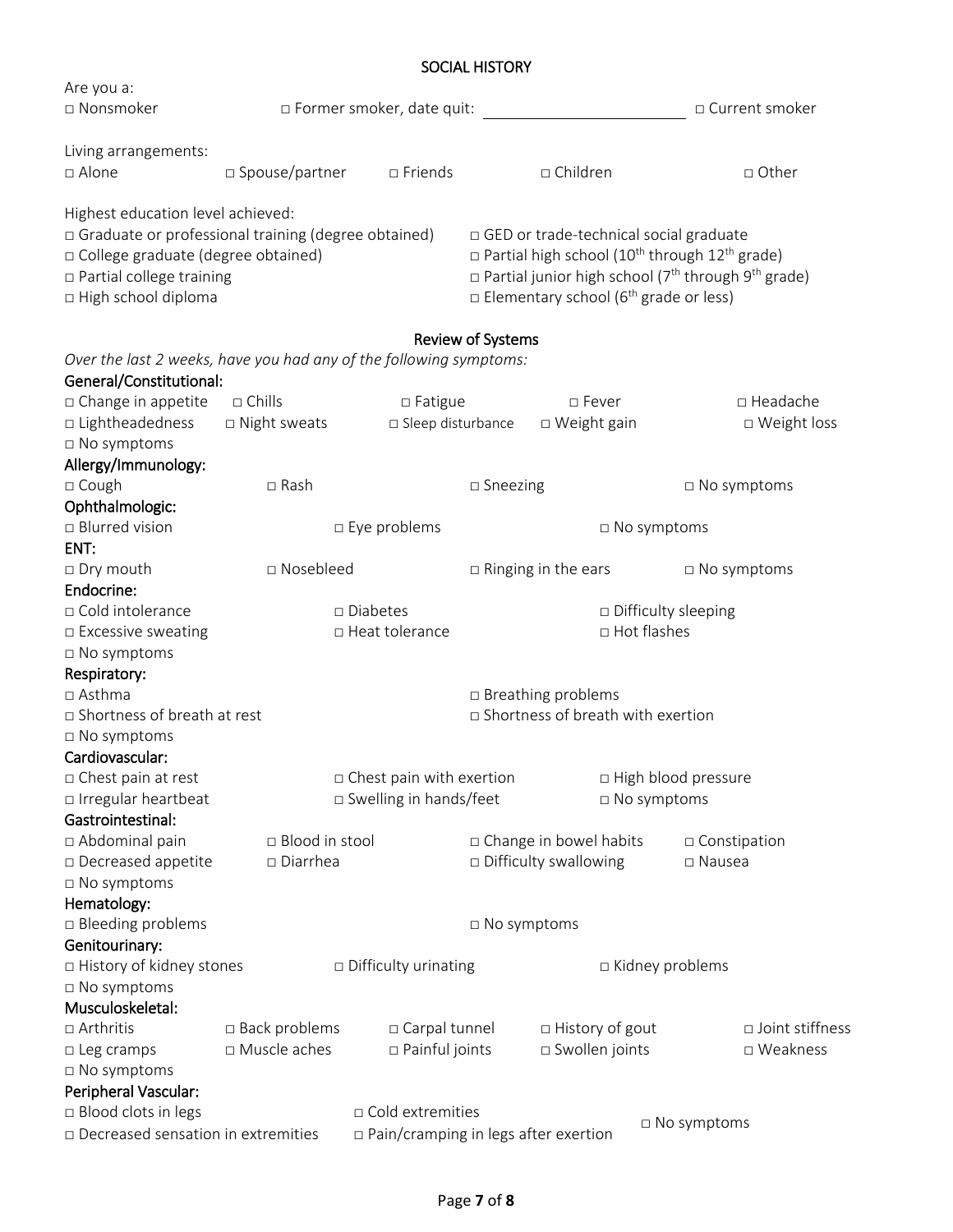| Skin:                                                                                         |                            |                         |                 |                             |                         |
|-----------------------------------------------------------------------------------------------|----------------------------|-------------------------|-----------------|-----------------------------|-------------------------|
| $\Box$ Discoloration                                                                          | $\Box$ Hair changes        | $\Box$ Itching          |                 | $\Box$ Nail changes         | $\Box$ No symptoms      |
| Neurologic:                                                                                   |                            |                         |                 |                             |                         |
| $\Box$ Balance difficulty                                                                     | $\Box$ Difficulty speaking |                         | $\Box$ Fainting |                             | $\Box$ Loss of strength |
| □ Memory loss                                                                                 | $\Box$ Pain                |                         | $\sqcap$ Stroke |                             | $\square$ No symptoms   |
| Psychiatric:                                                                                  |                            |                         |                 |                             |                         |
| $\Box$ Auditory hallucinations                                                                |                            | □ Visual hallucinations |                 | □ Depressed mood            |                         |
| $\Box$ Loss of appetite                                                                       |                            | □ Psychiatric condition |                 | $\square$ Suicidal thoughts |                         |
| $\Box$ No symptoms                                                                            |                            |                         |                 |                             |                         |
|                                                                                               |                            |                         |                 |                             |                         |
| To the fullest of my knowledge, I have accurately and truthfully completed my health history. |                            |                         |                 |                             |                         |

Signature: Date: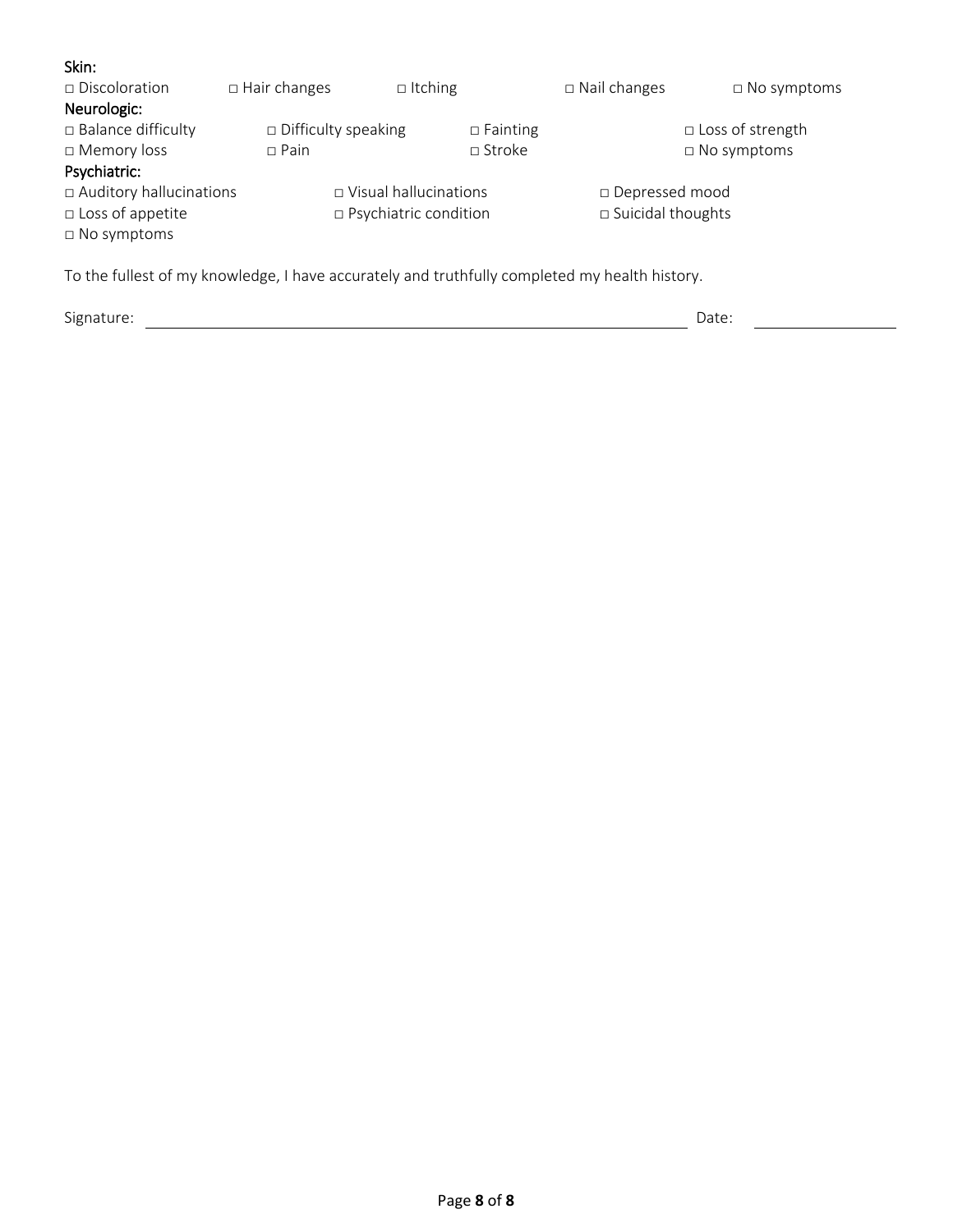

Dear COVID Long-hauler,

Congratulations on receiving your first stellate ganglion block injection, and thank you for completing several questionnaires regarding your symptoms before you received treatment.

In order to track your progress, we ask that you complete the same questionnaires at our HIPAA-compliant online portal according to the schedule below. If you are unable to complete these forms online, please inform our staff so that we can provide you with paper copies to fill out and return to us.

Please complete the questionnaire tomorrow (1 day after your first injection).

After you receive your  $2^{nd}$  stellate ganglion block injection, please complete the questionnaire on days 1, 3, 5, 7, and 14, then at 1, 2, and 3 months (relative to your  $2<sup>nd</sup>$  injection date).

# To access these forms you can go directly to: [www.neuroversion.com/longhaulcovid19](http://www.neuroversion.com/longhaulcovid19)

# Or, go to our home page, [www.neuroversion.com.](http://www.neuroversion.com/) Then navigate to our Long Haul COVD-19 page:



### Here you will find online questionnaires:

# Long Haul COVID-19 Treatment

We will be updating this page with more information regarding treatment for Long Haul COVID-19 symptoms.

If you have started and/or currently receiving treatment, below are the online HIPAA compliant forms to complete after your injections.

1 Day After FIRST Injection

1 Day After SECOND Injection

3 Days After SECOND Injection